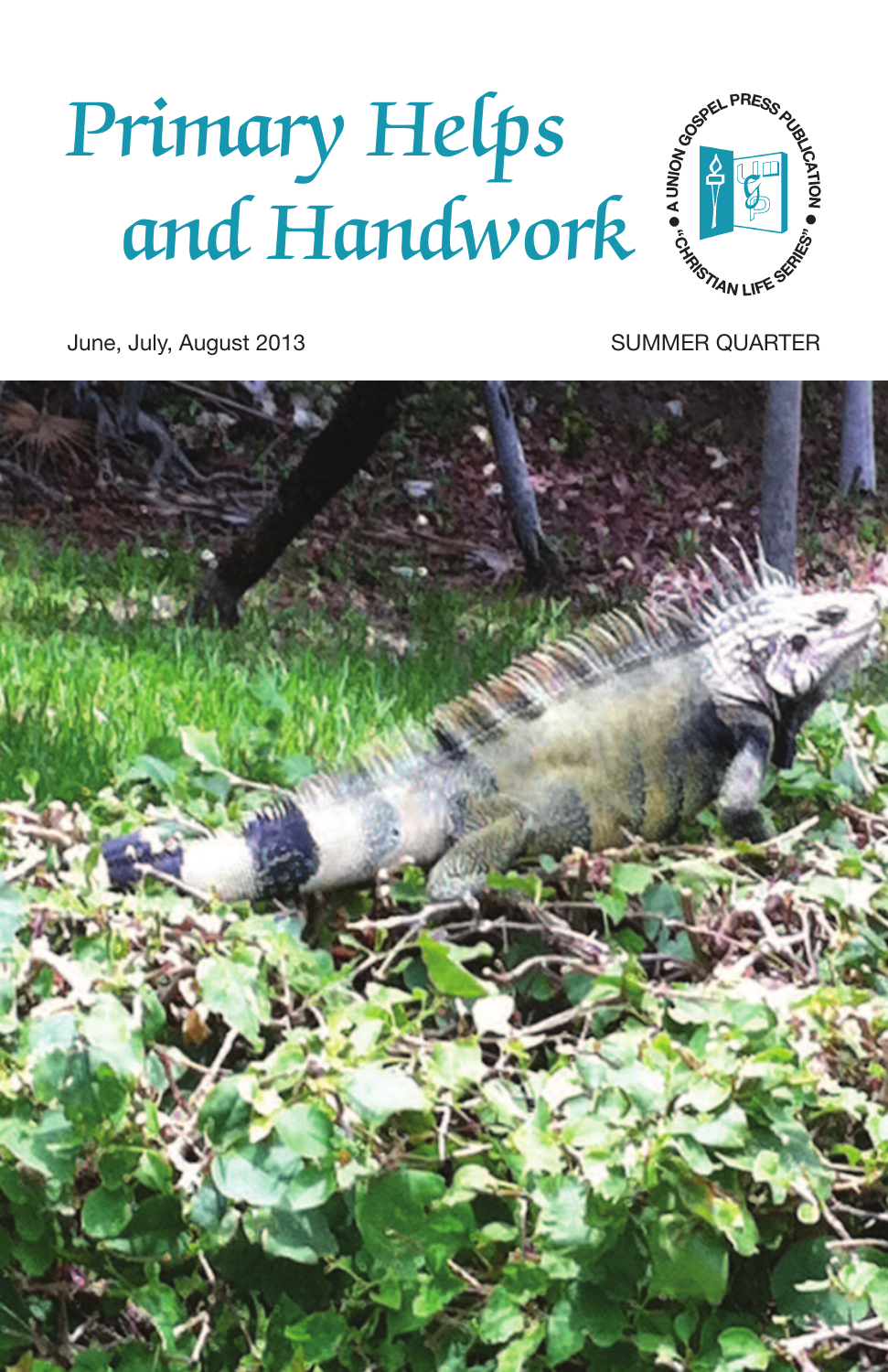COVER: Iguana on Coco Cay, Bahamas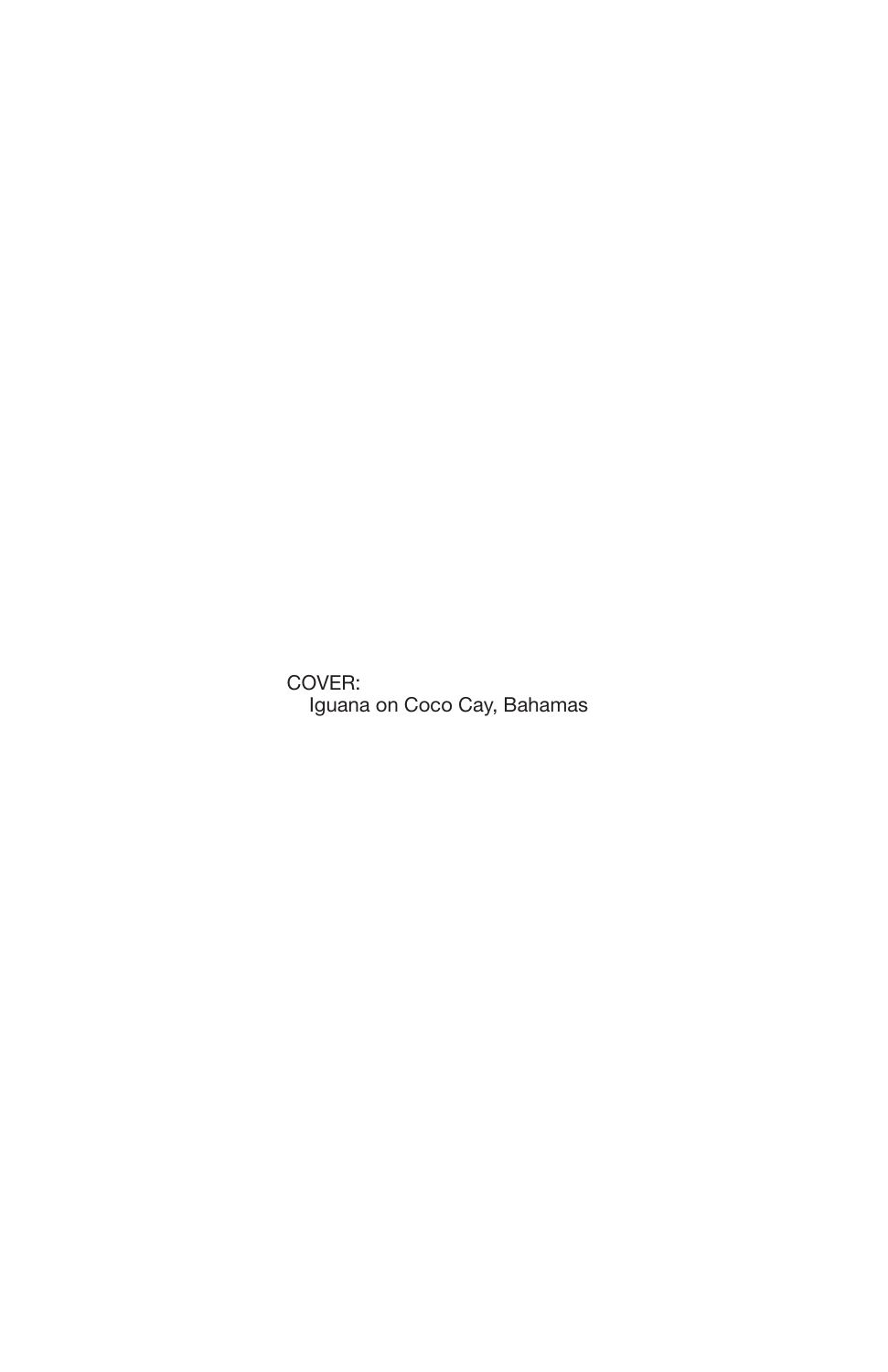# **Primary Helps and Handwork**

#### **SUMMER QUARTER**

**June, July, August 2013**

A story and handwork for each week of the quarter. A supplement to the Sunday school lessons. One book needed for each pupil per quarter.

**Editor in Chief: Grace M. Todd Writer: Jeanne Moffitt**

**SOSIEL PRESS** 

**Edited and published quarterly by THE INCORPORATED TRUSTEES OF THE GOSPEL WORKER SOCIETY UNION GOSPEL PRESS DIVISION**

**Rev. W. B. Musselman, Founder**

**Beryl C. Bidlen, President Emeritus**

**Price: \$1.55 per quarter \$6.20 per year**

**ISBN 978-1-936897-56-8**

Edited and published quarterly by The Incorporated Trustees of the Gospel Worker Society, Union Gospel Press Division, 2000 Brookpark Road, Cleveland, Ohio 44109-5812. Mailing address: P.O. Box 6059, Cleveland, Ohio 44101-1059. www.uniongospelpress.com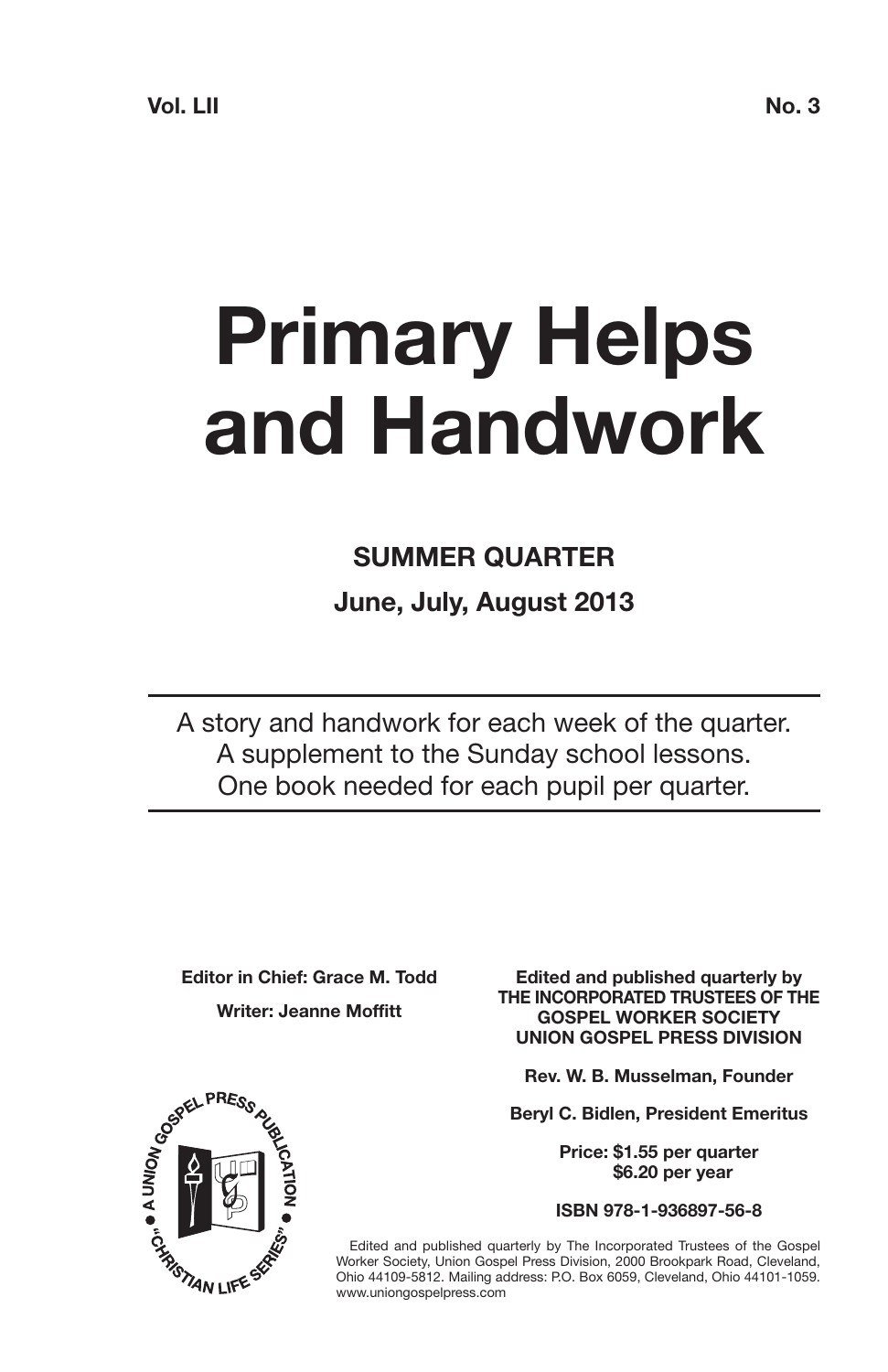#### **Dear Boys and Girls,**

Do you know what worship is? Jesus said that God wants believers to worship Him in spirit and in truth (see John 4:23-24).

Singing songs of praise, reading the Bible, attending church services, and giving offerings are all important parts of worshipping God—but only one part.

The other part is to live a life of worship each day, not just on Sunday. Give thanks to God each day. Pray to God each day. Ask Him to help you worship Him by obeying His commands.

As you learn how God's people worship Him with gifts, praise, repenting of sin, and obedience, you will see that worshipping God brings joy to each believer. Have a joyful summer as you worship God.

# TOTHE TEACHER

It is easy to go through the motions of preparing a lesson, being present for class time, teaching, cleaning up, and beginning the process all over again the next week. It takes discipline to put aside the tyranny of the urgent to spend time quietly alone with God, listening to Him speak to you and responding to Him in obedience. That is worship!

In the first unit Isaiah's beginning lesson was to recognize the holiness of God and his own sinfulness. Praise to God from the heart follows this. When God creates a new heaven and a new earth, we will worship Him forever!

God's people often turned from His commands to sinful living. Renewal of worship, studied in the second unit, is always a part of repentance. Deep sorrow turns into great joy!

The third unit emphasizes protecting pure worship of God. We must obey God, not follow our own reasonings or make adaptations. Then God's people will truly worship Him.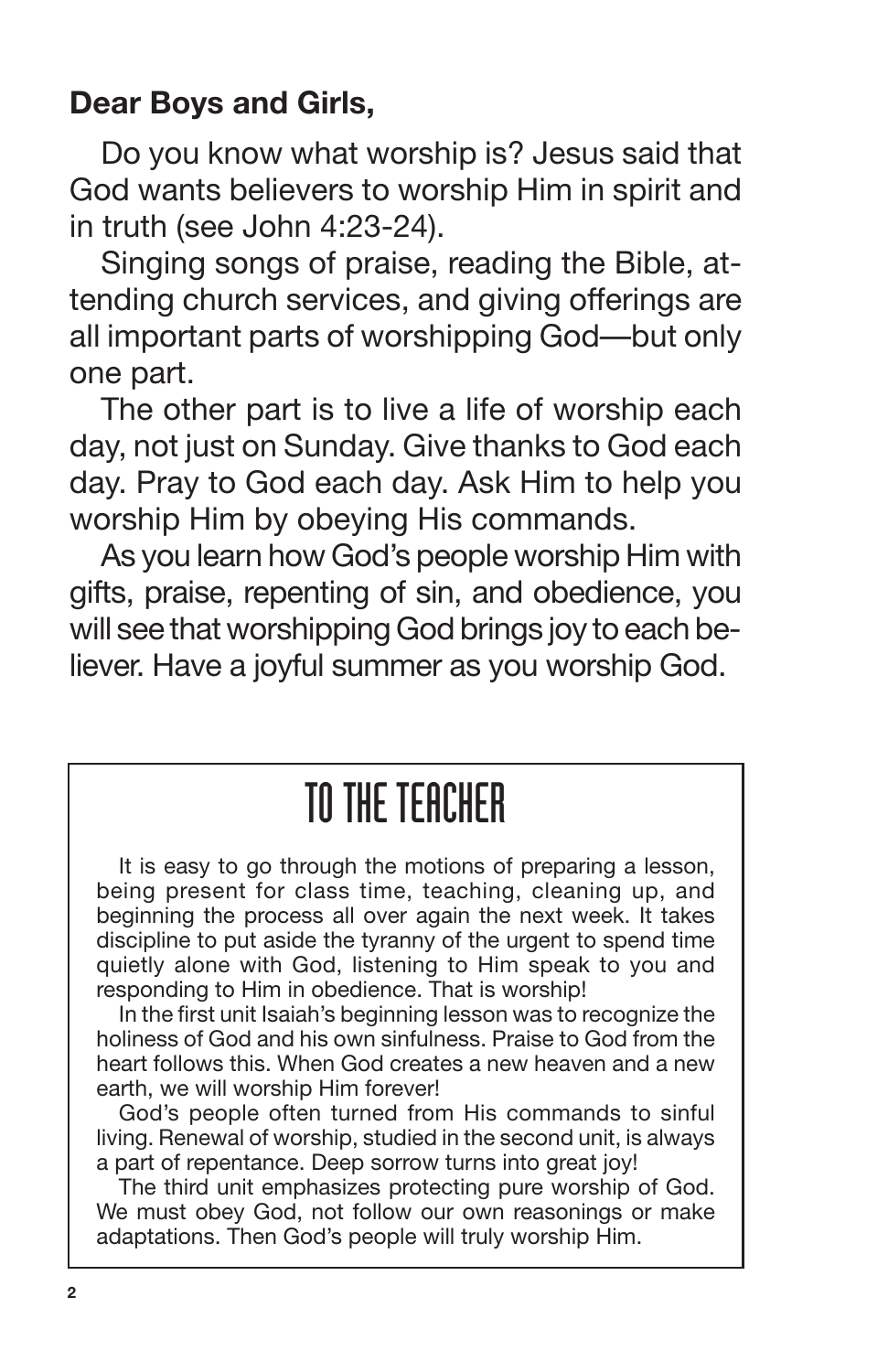### **Worthy of Honor**

"Wow! Look at that!" exclaimed Lucas. His head was tipped back as far as he could tip it without falling over as he looked at the huge marble statue of the sixteenth president of the United States. "Abraham Lincoln was a giant!"

Dad chuckled. "Lincoln was tall—six feet, four inches—but he was very thin. This statue to honor him is three times larger than Lincoln actually was. It shows him sitting down. Think how tall the statue would be if Lincoln were standing!"

"This is awesome, Dad!" said Lucas. "We studied about Lincoln and the way he led our country to protect freedom for all people. Look at all the people visiting the Lincoln Memorial today!"

"Without a doubt, Lincoln was a great man," replied Father. "That is why this memorial was built."

"The beauty and grandeur of this place is really eye-catching," Mom commented quietly as she looked around at the building and the glasslike surface of the Reflecting Pool in front of it, "but it is nothing compared to what Isaiah saw in a vision of God" (see Isaiah 6:1-8).

"We honor Lincoln because he was a good man and a good president," said Dad. "How much more should we honor and worship God! He is holy. He is worthy of our worship."

"I'm glad I could see this memorial," said Lucas, "but I am more glad that someday I will see our wonderful God!"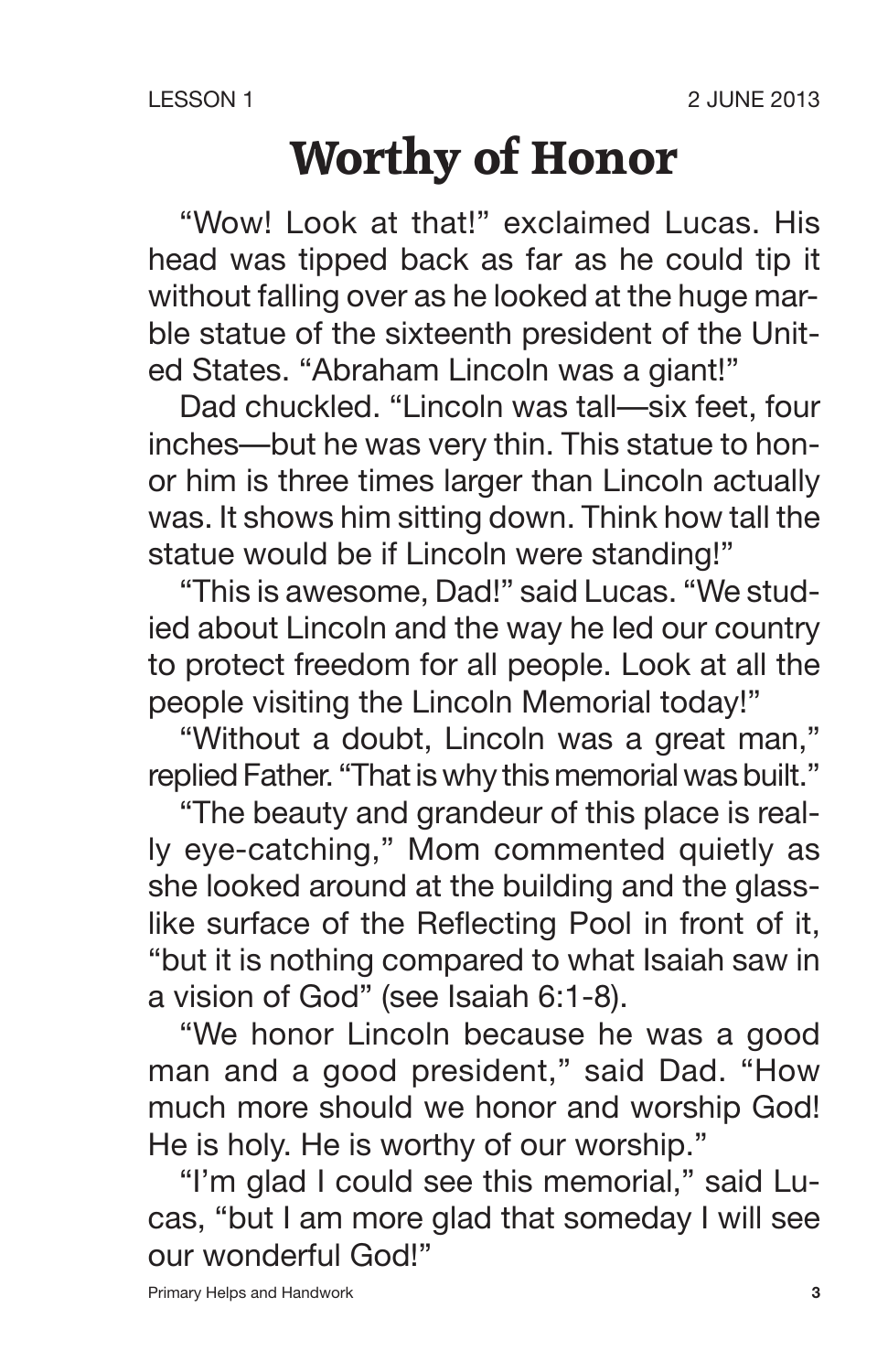

A memorial is something that we make to honor and remind us of a special person or event. God often told His chosen people of Israel to build memorials so that they would remember the wonderful things He did for them.

Cut out the top half of this page. Glue it to a piece of heavy paper, and cut on the dark lines. Trace over the letters with markers; decorate the background. Fold on the dotted lines to form a block. Tape the loose edges together. Your memorial block will remind you that God is holy and worthy to be honored.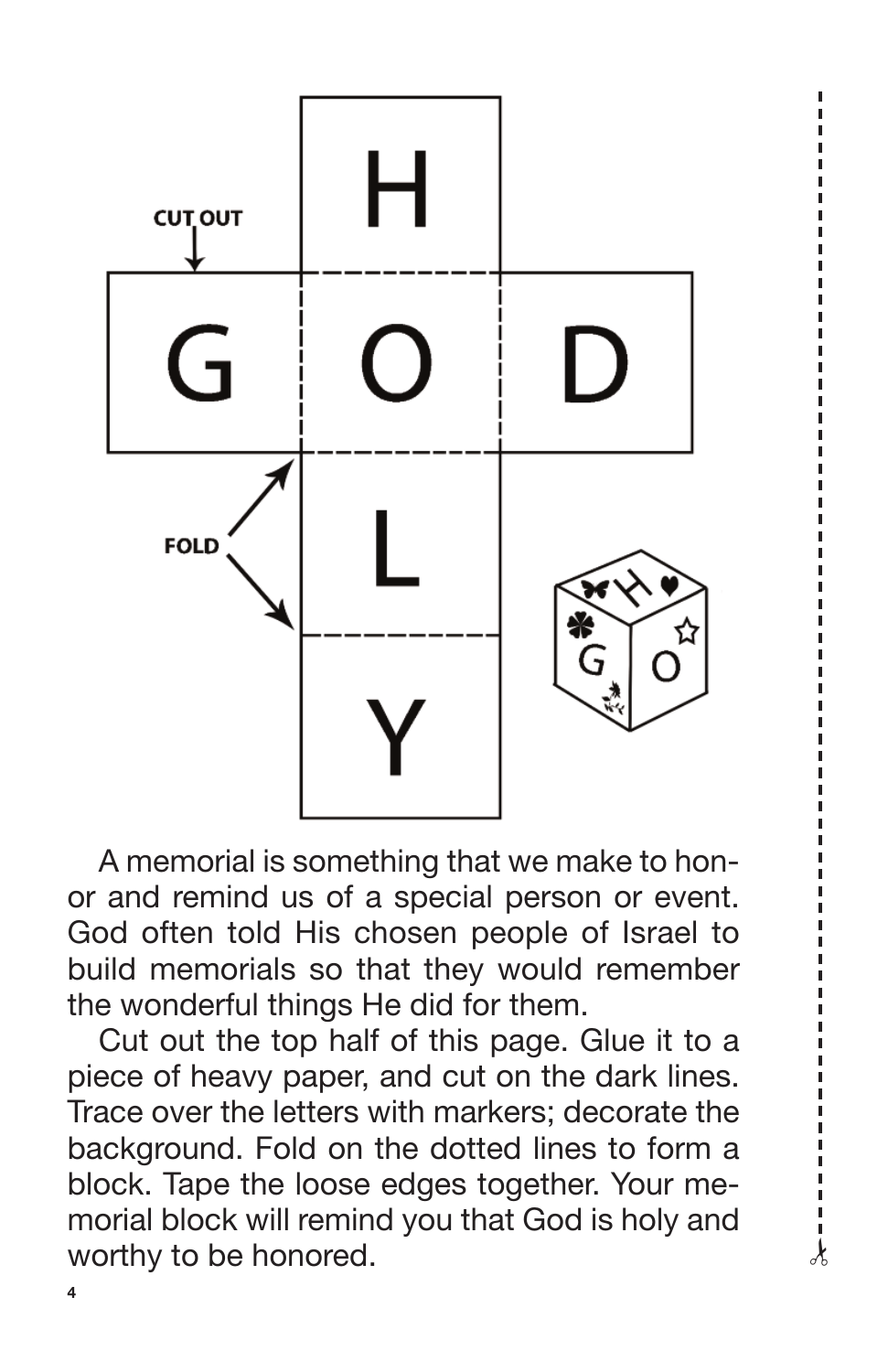#### **Praise and Thanksgiving**

"Let's sing 'Praise Him, Praise Him' this time," said Ashley. "Everybody ready? March!"

Feet stomped—left, right, left—as the children marched out of the kitchen, around the dining room table, and through the living room.

"What beautiful music!" exclaimed Mother. "You are a good marching band!" she added as she marched into step behind the line of musicians.

"Do you like our musical instruments?" Abigail asked later while the band took a cookie-and-milk break. "Ashley helped us make these. Look at Kyle's oatmeal-box drum. Courtney has a jingle-bell stick, and I like my pie-plate cymbal a lot!"

"That's because you like to be noisy!" exclaimed Mother. "You kids are really enjoying having your older cousin visit for a few days. She has lots of new ideas for you."

"Thanks, Aunt Laura," said Ashley. "I learned to make these rhythm band instruments from my Sunday school teacher. When we were studying about praising God, she had our class come to her house for a party. We made these instruments and then sang praises to God."

"Giving praise and thanks to God is an important part of worshipping Him," said Mother. "The Bible tells us often to praise God with our song" (see Isaiah 12:1-6).

"Let's go next door and play for Mrs. Nichols," suggested Ashley. "How about playing 'Hallelujah, Praise the Lord' this time?"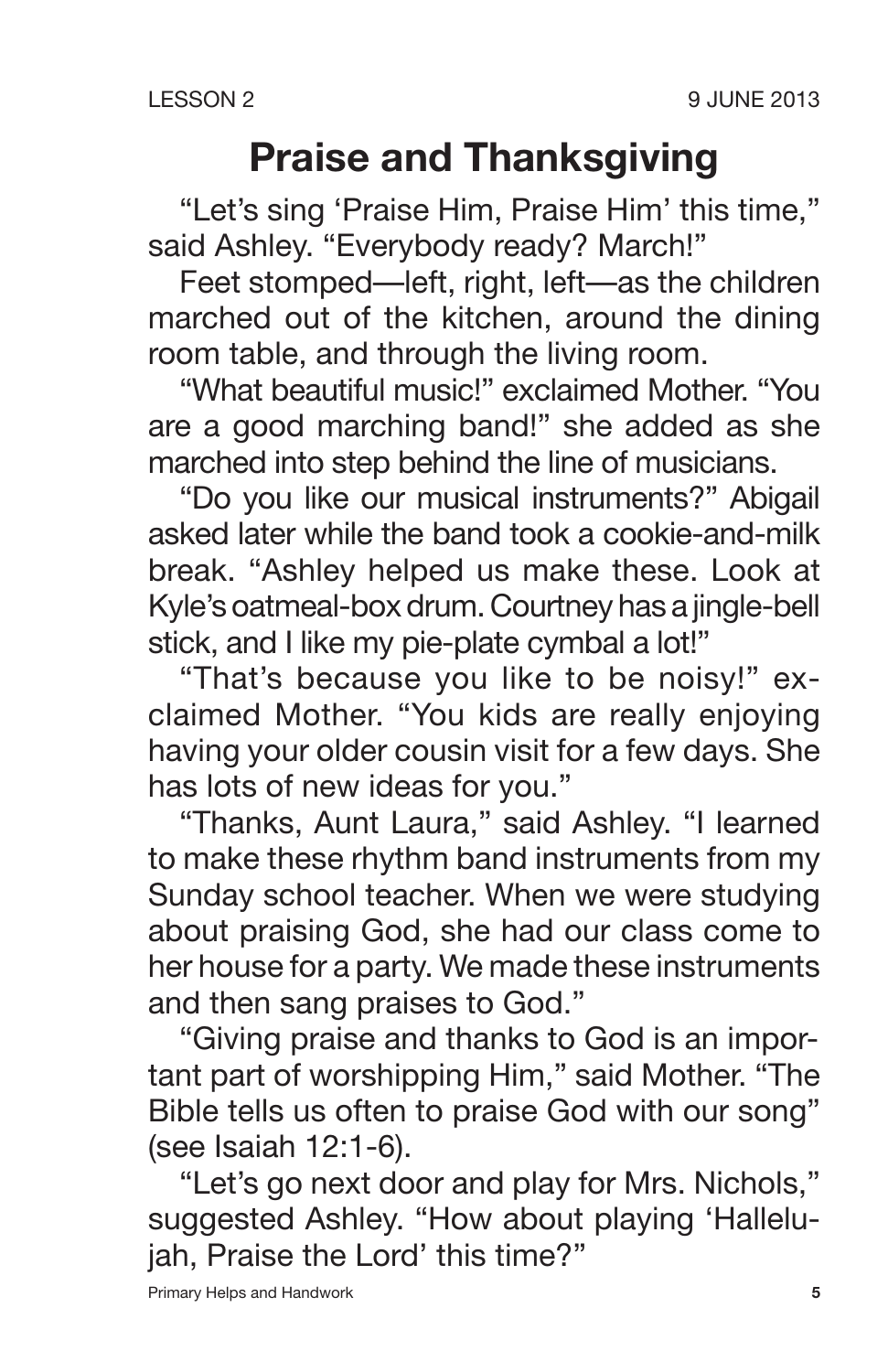

You can praise and thank the Lord with song just as Ashley and the other children did. Decorate a cardboard tube with markers or stickers. Print "Give Praise" on one side. Wrap a piece of waxed paper over one end of the tube. Put a rubber band over the waxed paper to secure it.

To play your kazoo, hum or sing your favorite song into the open end of the tube. If you want to create a variety of sounds, make more kazoos using different widths and lengths of cardboard tubes.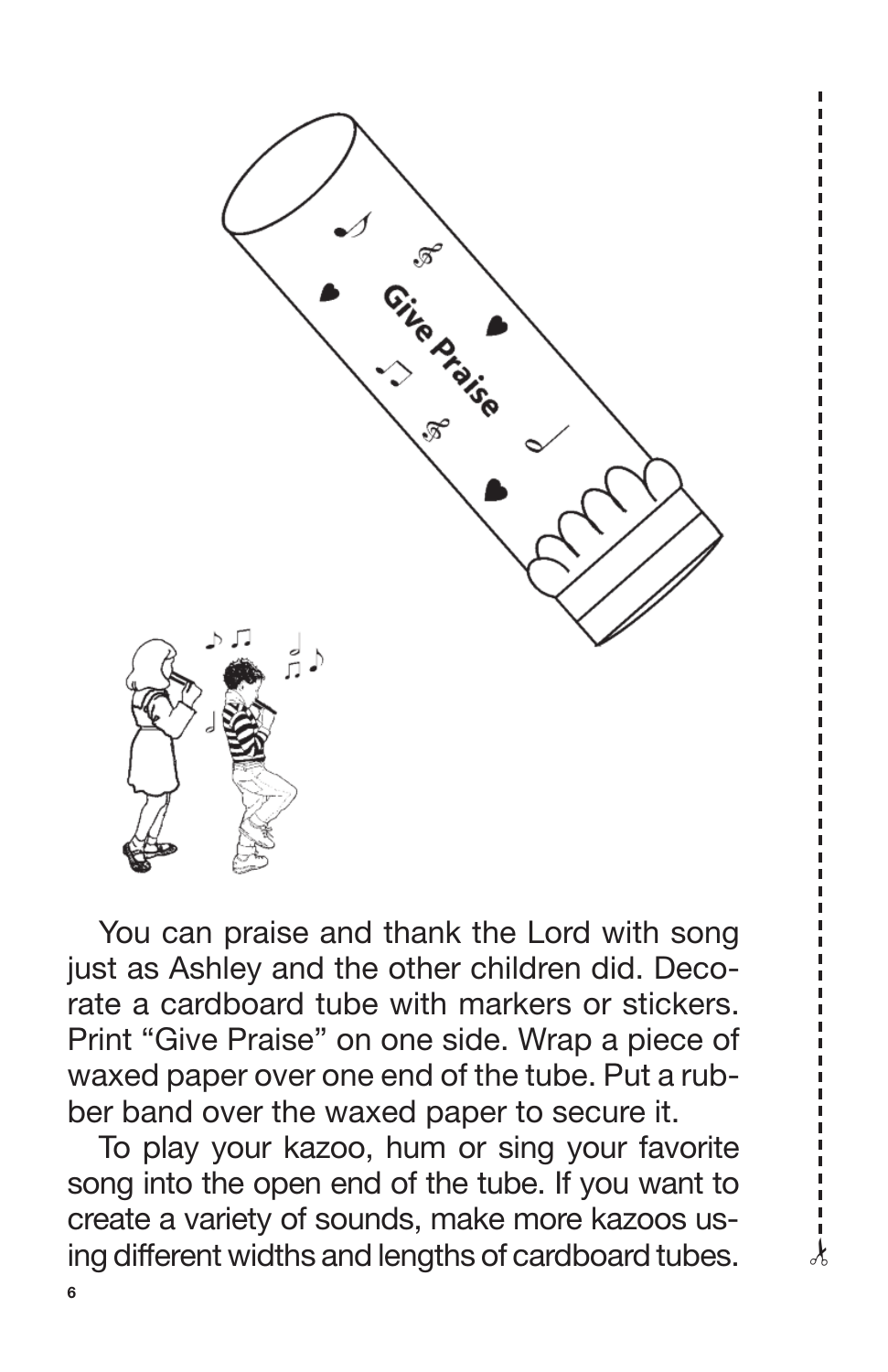#### **True Worship**

"Wasn't that a challenging message from Isaiah?" Mr. Mason commented during the Sunday noon meal. "Pastor Brock gave us some food for thought. What are we really like inside—in our hearts?"

"It's not easy to know what is in my heart," said Chad. "Sometimes I say I love the Lord but I don't do what is right."

"In Jeremiah 17:9 the prophet said that our hearts are terribly sinful. We think we are good, but the truth is that we are easily deceived, or fooled," Mom said.

Kurt listened intently, but he did not say anything. When he went to his room later, Dad came to talk.

"What did you learn from the pastor's message this morning, Kurt?"

Kurt looked up at his father. "I don't know," he mumbled.

"Could it be you don't know because you were not worshipping with your whole heart, Kurt?" Dad asked gently. "You seemed to be only partly there. Were you really listening to God's Word?"

Kurt looked up at his father. "Not really," he confessed. "I was coloring in the letters of my bulletin."

"It's not enough to say you are a Christian. It's not even enough to act like one. God wants us to worship and obey Him with all our hearts" (see Isaiah 29:9-16).

"I'm sorry, Dad," Kurt said. "I do love God. I really want to worship Him with all my heart."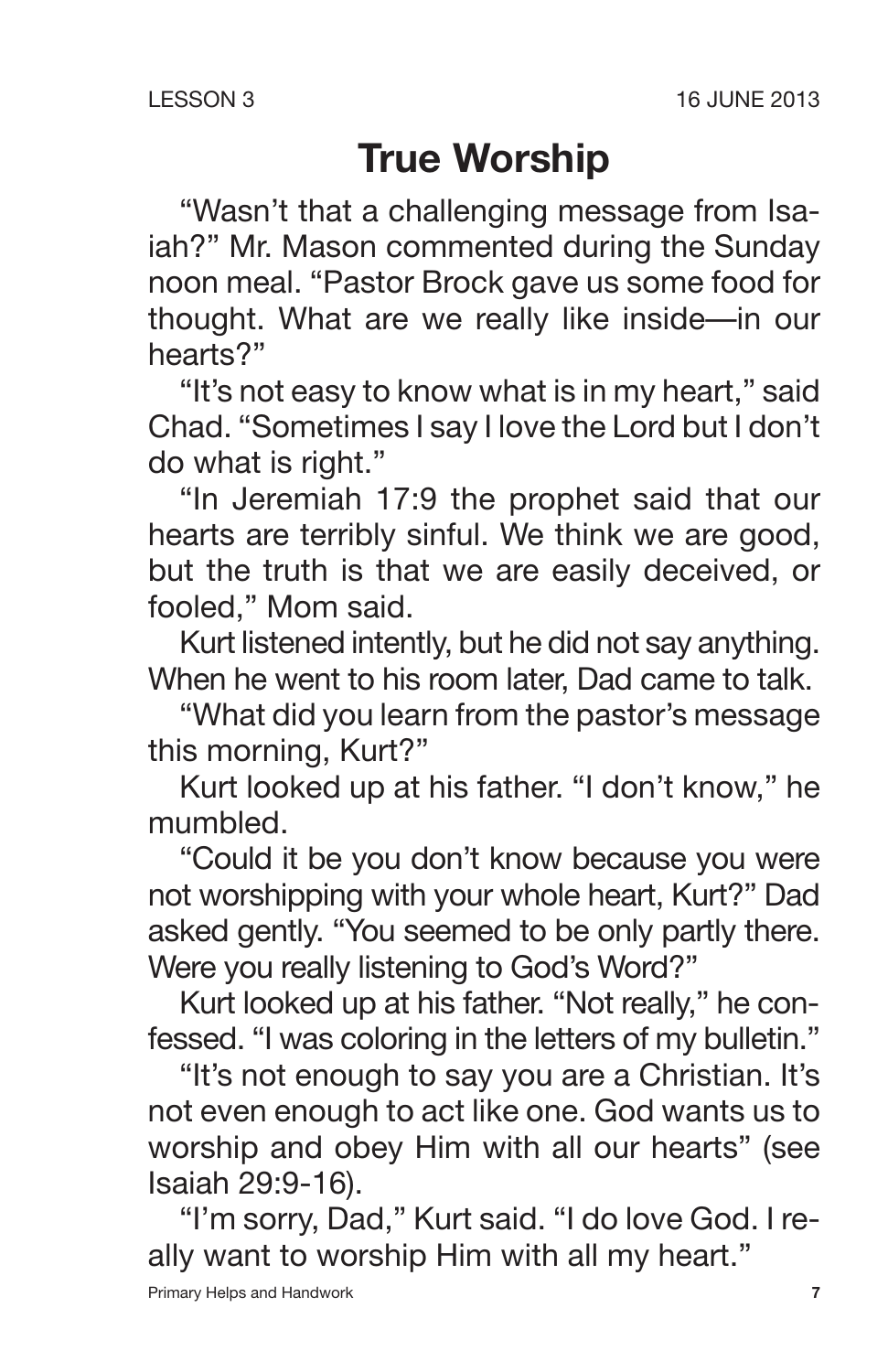

Some people say, "I love God," but they do not obey God. Instead, they do whatever they want to do. Every day we need to choose to love God with all our hearts—that is, to truly worship Him. Cut out and color the heart above. Write three or four ways to worship God, each in a separate part of the heart. Glue the heart to a piece of card stock. Cut it out again, then cut it into three or four puzzle pieces. Have fun putting your puzzle together! Your heart puzzle can remind you to worship God with *all* your heart.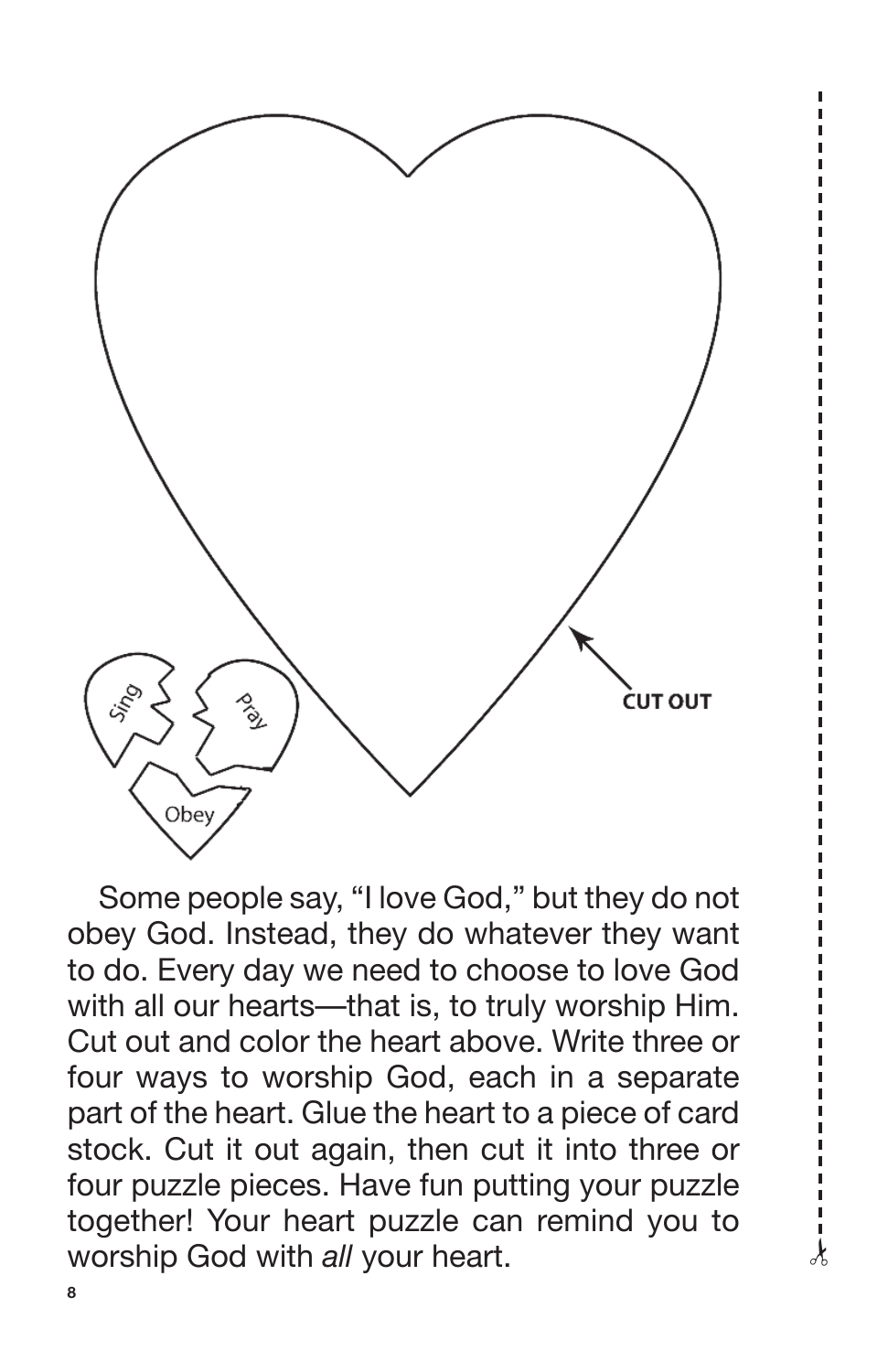#### **Changes**

"Wow, Grandma! What did you do? You changed everything!" Cody exclaimed as he walked into the house.

Grandma chuckled as she watched Cody wander through the house, exclaiming about the many changes.

Although Cody lived several hours away, he came to visit the farm almost every month. Usually things looked pretty much the same as last time—but not today! Cody's eyes lit up as he made discoveries in each room.

"You changed the furniture around too! This is awesome! Everything is different!" he exclaimed. "Hey, that piano picture is new."

"A special friend sent that to us. See the words to the hymn 'Great Is Thy Faithfulness' on it?"

"Grandpa, do you like all the changes?" asked Cody.

"Well, I liked the old way just fine. But as long as Grandma lets me keep my big, comfy chair, I'll be happy," said Grandpa. "Besides, I need to get used to change."

"What do you mean, Grandpa? Are you going to make *more* changes?"

"No, but *God* will be making some. Someday He will get rid of this old earth, just as Grandma got rid of our worn-out things. The earth is dirty with sin. God will make a new heaven and a new earth. All things will be new" (see Isaiah 65:17-21, 23-25).

"Wow! I want to see that too!"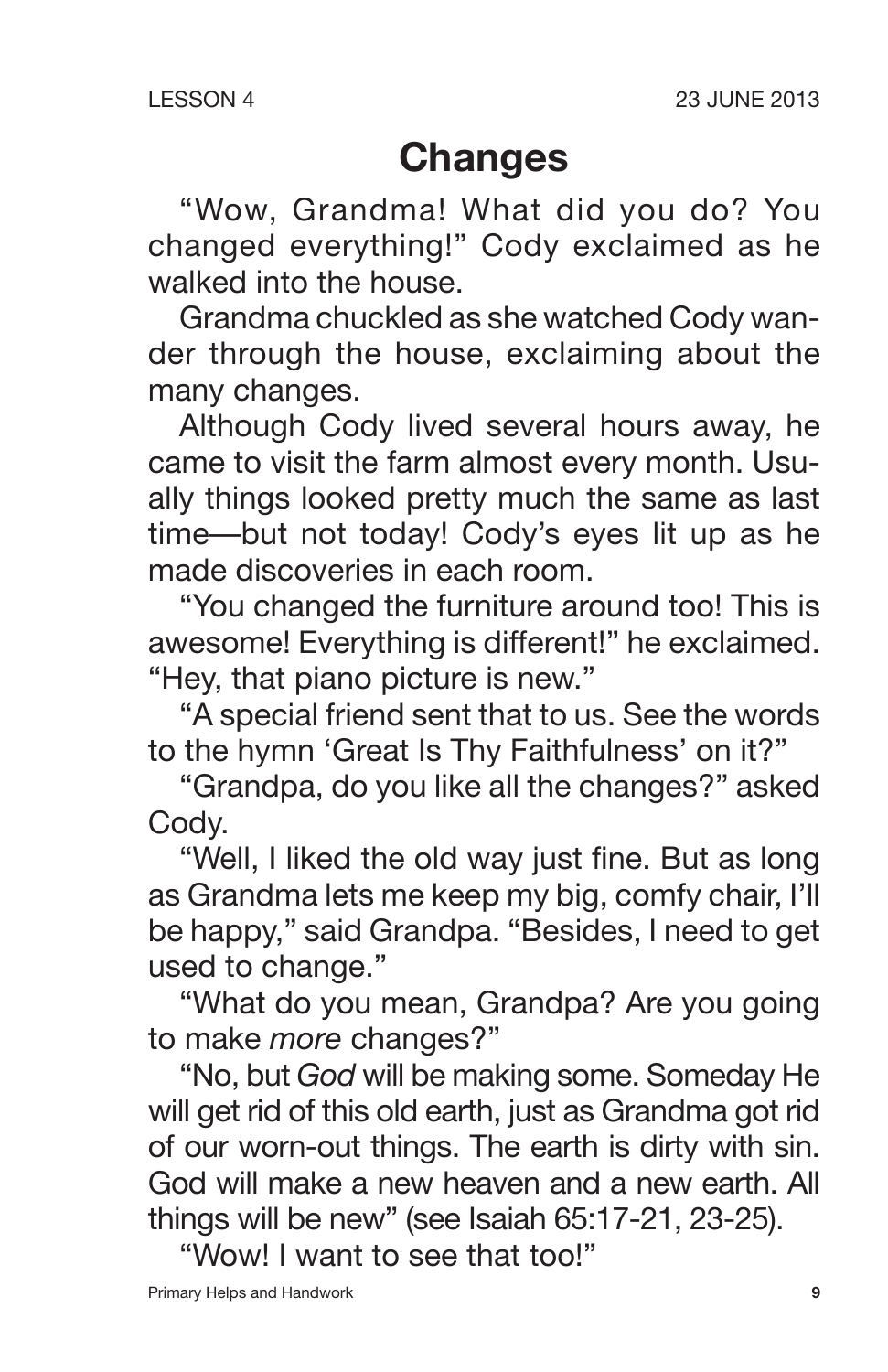

Would you like to make a change? Make a new picture to hang in your bedroom. It will remind you of the big change that God will make when He creates a new heaven and earth. Glue a 5-by-5-inch piece of white paper on an 8-by-8-inch piece of colored construction paper. Center the white square so that a colored border shows. Write "Behold, I create new heavens and a new earth" (Isaiah 65:17) on the white square. Cut out the world globe; glue it on the picture. Decorate the border using markers or stickers. Punch two holes at the top. Tie a string or ribbon through the holes to make a hanger for your picture.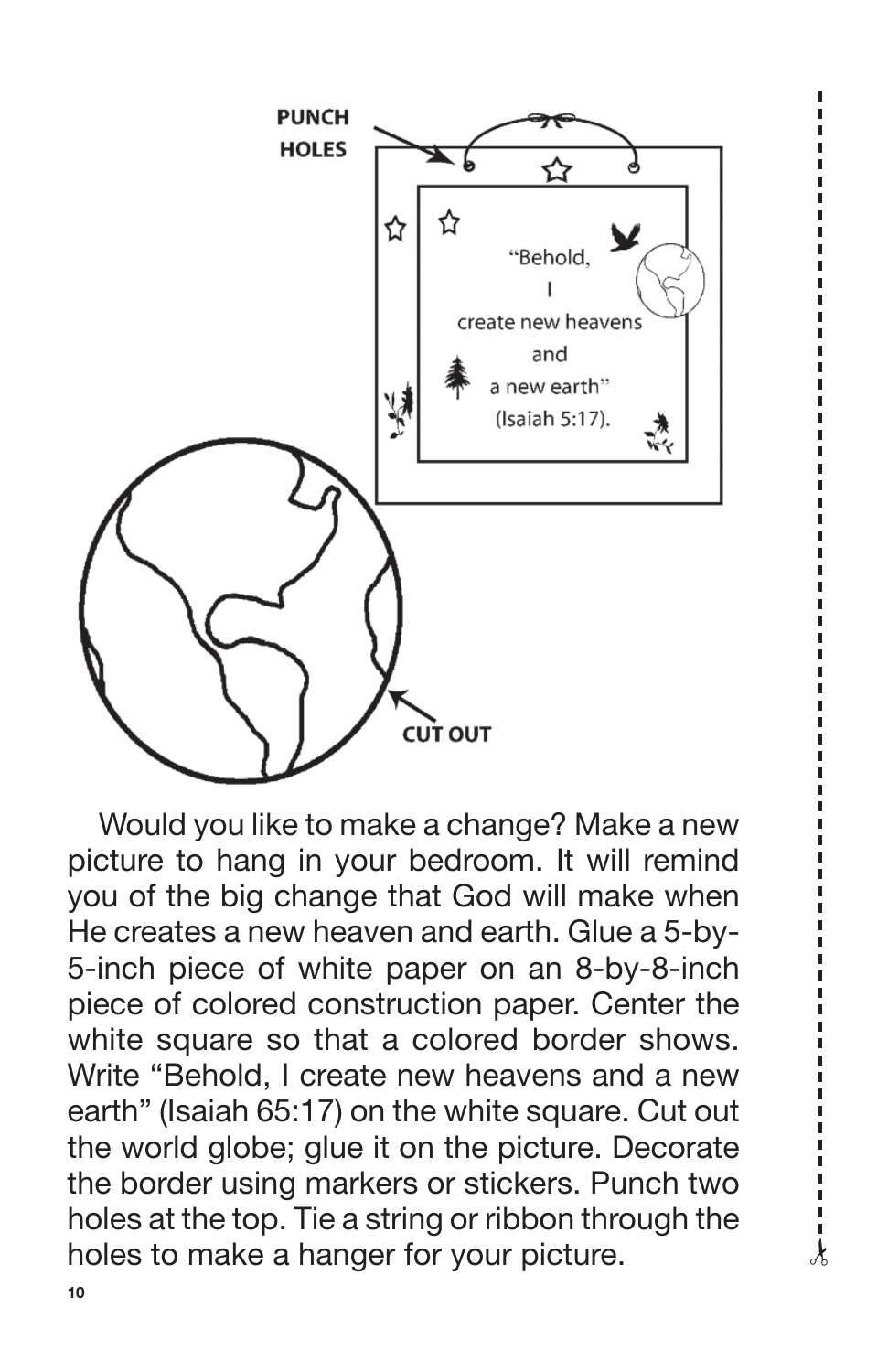# **Joyful Homecoming**

"We're here! We're finally home again!" shouted Lisa and Tony. They quickly climbed out of the truck and ran to their house.

"Welcome home! Welcome home!" The joyful cries of their Cameroonian friends and neighbors erupted as everyone clustered around the returning missionary family.

After visiting their families and supporting churches in the United States for the past year, the Bransons had finally arrived home. The village in Cameroon where they had come years ago to share the gospel with the African people was truly home to Lisa and Tony.

"All of our friends are here—George, Ana, Abu!" exclaimed Lisa. "It looks like a party in here."

"We children made the spirals last night," Abu said softly. "Then we hung them from the ceiling. We wanted to show you how happy we are that you have finally come back."

Lisa put an arm around her shy friend. "Thank you! The spirals are pretty, but the best part is being with you and all our friends. Oh, Abu, I am so happy to be home again!"

"We missed your family so much," said Abu. "I wondered if you would want to stay in your rich country and not come back to our little village."

"Oh, no, Abu! This is our home. You are our Christian family. Our return to Cameroon is a time of great joy for us" (see Ezra 3:1-7).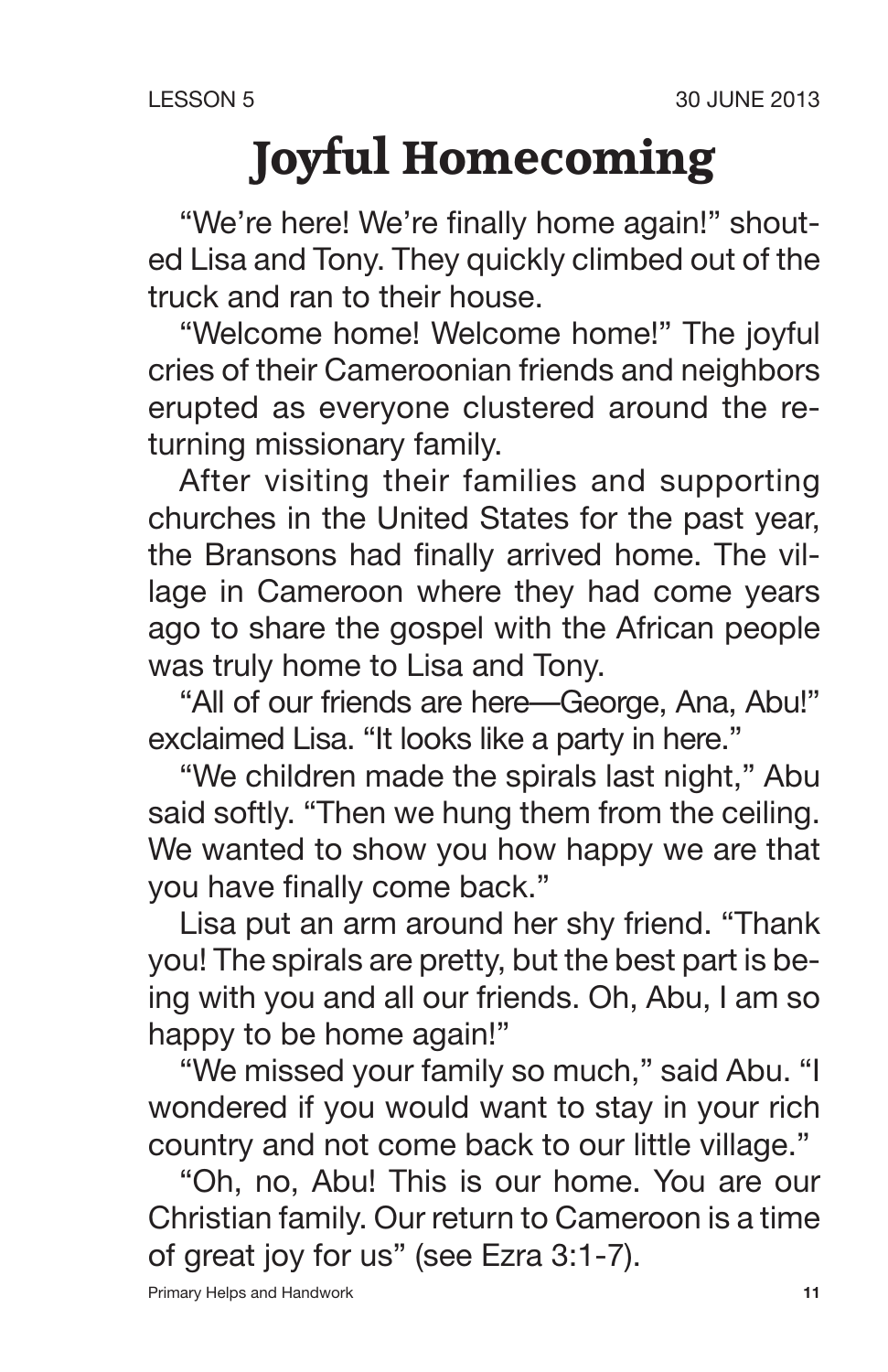

You can make party spirals like the ones that decorated the Bransons' house for their joyful return. Any size of colored paper will work. Start at the center of your paper; draw a continuous pencil line, as shown in the illustration above. You can draw lines in a circle or in a rectangle. Leave enough space between the lines so that your spiral does not tear easily. Starting from the outer edge, cut along your pencil lines. Shake the paper gently to open it into a spiral. Tape it to the ceiling as a party decoration.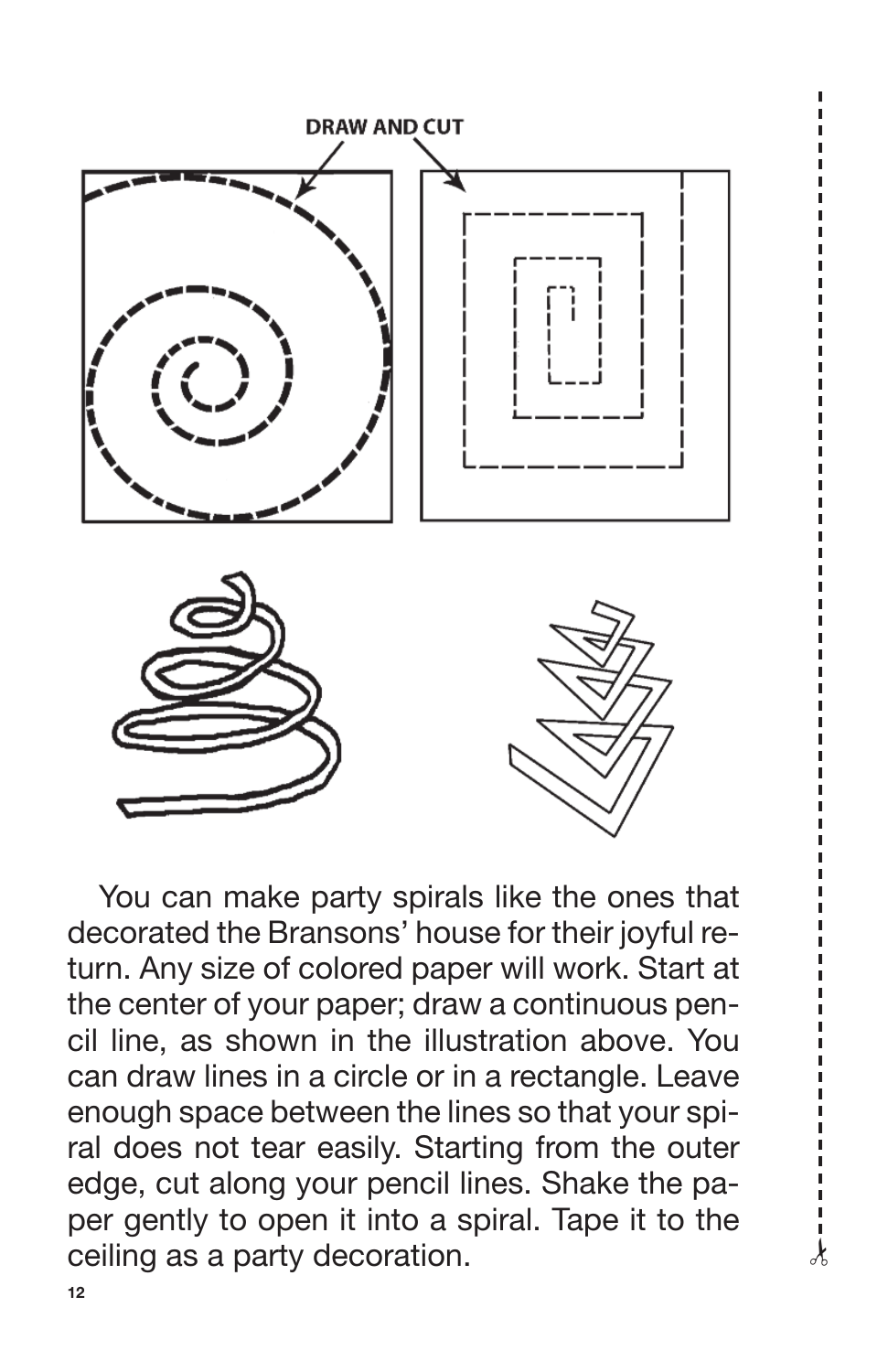#### **Working Together**

"I'm tired," Lisa said with a deep sigh. "Last night was exciting, but today is hard work."

"The welcome party our friends gave made it a joyful return," agreed her mother. "Sweeping the cobwebs and cleaning the dust that has gathered while we were in the States the past year is hard work. If we all work together, the job will get done."

"I had forgotten how the dust of the dry season in Cameroon gets into every nook and corner," said Mr. Branson. "Although I put my tools inside the shed before we left, they are gritty with sand."

"Even inside the house we have to wipe out every cupboard, wash every dish, and clean every inch!" grumbled Lisa.

The Branson family kept at the task each day. Sometimes friends from the church came to help clean. The Africans asked many questions.

"*A warti na*? (Have you come back?) *Noy America*? (How is America?) *Noy maama'en ma*? (How are your grandparents?)"

Lisa, Tony, and their parents answered the questions while they worked. This made the cleaning time more enjoyable and pass by quickly. Finally the job was finished.

"We did it!" exclaimed Lisa.

"Yes! We all worked together, our friends helped, and the cleaning job is accomplished," said Mrs. Branson. "Now we can celebrate together the beginning of our new year in Cameroon" (see Ezra 3:8-13).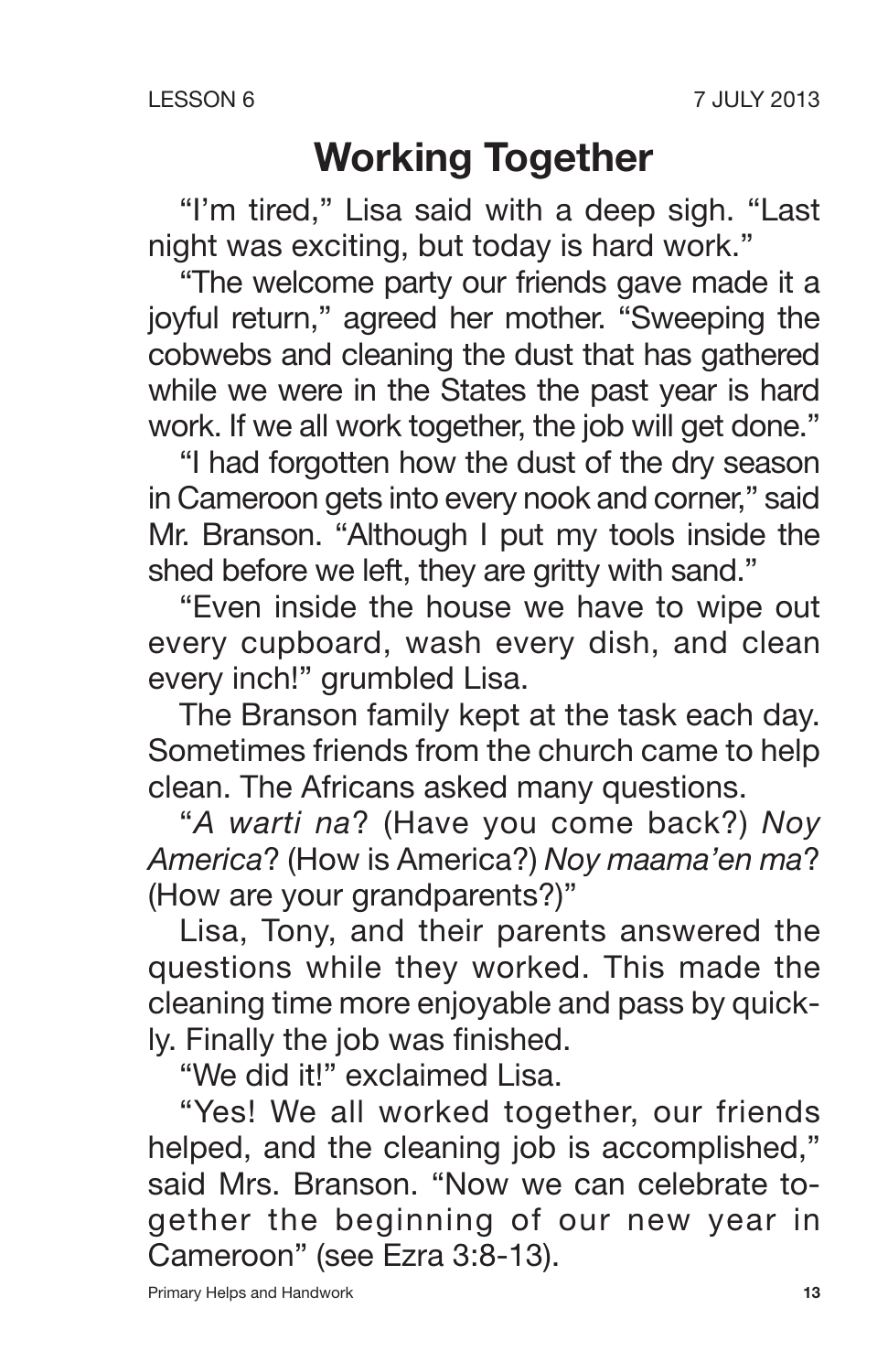

When people work together, the job is more enjoyable and gets done more quickly, as the Branson missionary family discovered. What can you do to help someone in your family this week? Fill in the helper coupon above. Decorate it with drawings, designs, or stickers. After you cut out the coupon, give it to the person you will help. Be sure to work hard and to finish your job. Then you can celebrate too!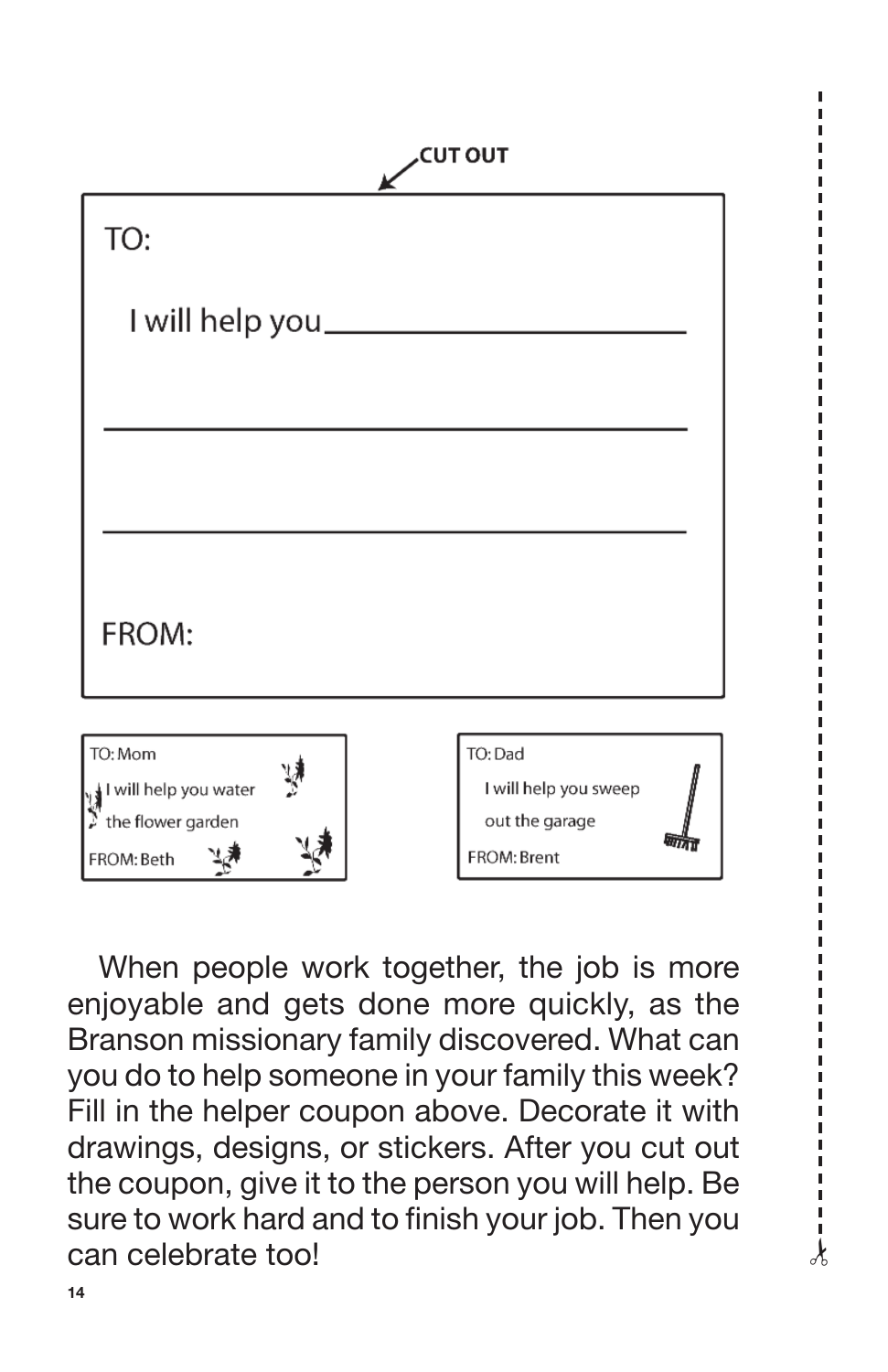### **A Place to Worship**

"That was quite a celebration!" Mr. Branson exclaimed as he closed the door of the cementblock church. "I'm stuffed!"

"So am I, Dad!" agreed Tony. "I like American food, but nothing tastes as good as *fufu* and *njama njama*. I'm glad to be home again!"

"Your American cousins would be surprised to hear that you prefer ground corn balls and cooked greens to a cheeseburger and fries," Dad said with a chuckle.

"Abu's mother makes the best *fufu* and *njama njama*," commented Lisa.

"Eating African food again was great," agreed Mom, "but the best part to me was worshipping God with our Cameroonian friends once again."

"Do you remember when we read about how the people of Israel returned to their own country?" asked Dad. "After Ezra and the people worked hard to rebuild the city walls and the temple, what did they do?"

"They had a celebration!" Lisa answered quickly.

"You are right! Although our family was gone only a year, we had a joyous return to our home. We worked hard to clean our house and begin again in Cameroon—just as the Israelites did when they rebuilt the foundation and temple of God. When they were finished, the Israelites met in their new worship place and celebrated" (see Ezra 6:13-22).

"Just as we did!" Tony exclaimed as he rubbed his full belly.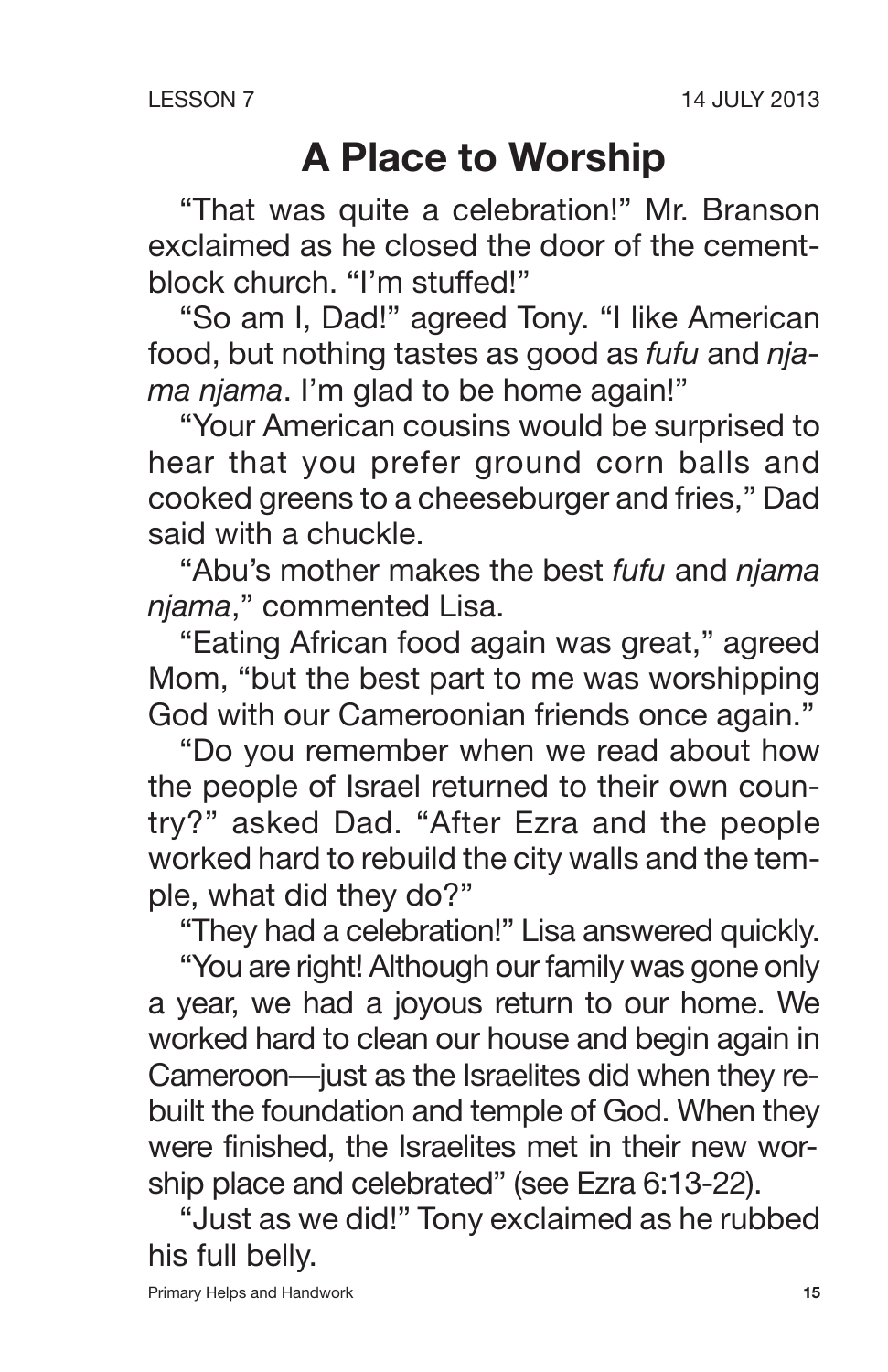

Places of worship are built in many different ways around the world. What is your church building made of? Wood? Brick? Stucco? The stories about Cameroon are true-to-life for a missionary family who shares the gospel in Africa today.

Use the picture above as a sample to make a place of worship like one you might see in an African village. Cut out some cement blocks from gray construction paper. Glue them in the shape of a building on a sheet of construction paper. Draw and color a door, a metal roof, and a cross on top. Write "A Worship Place" at the top of the picture.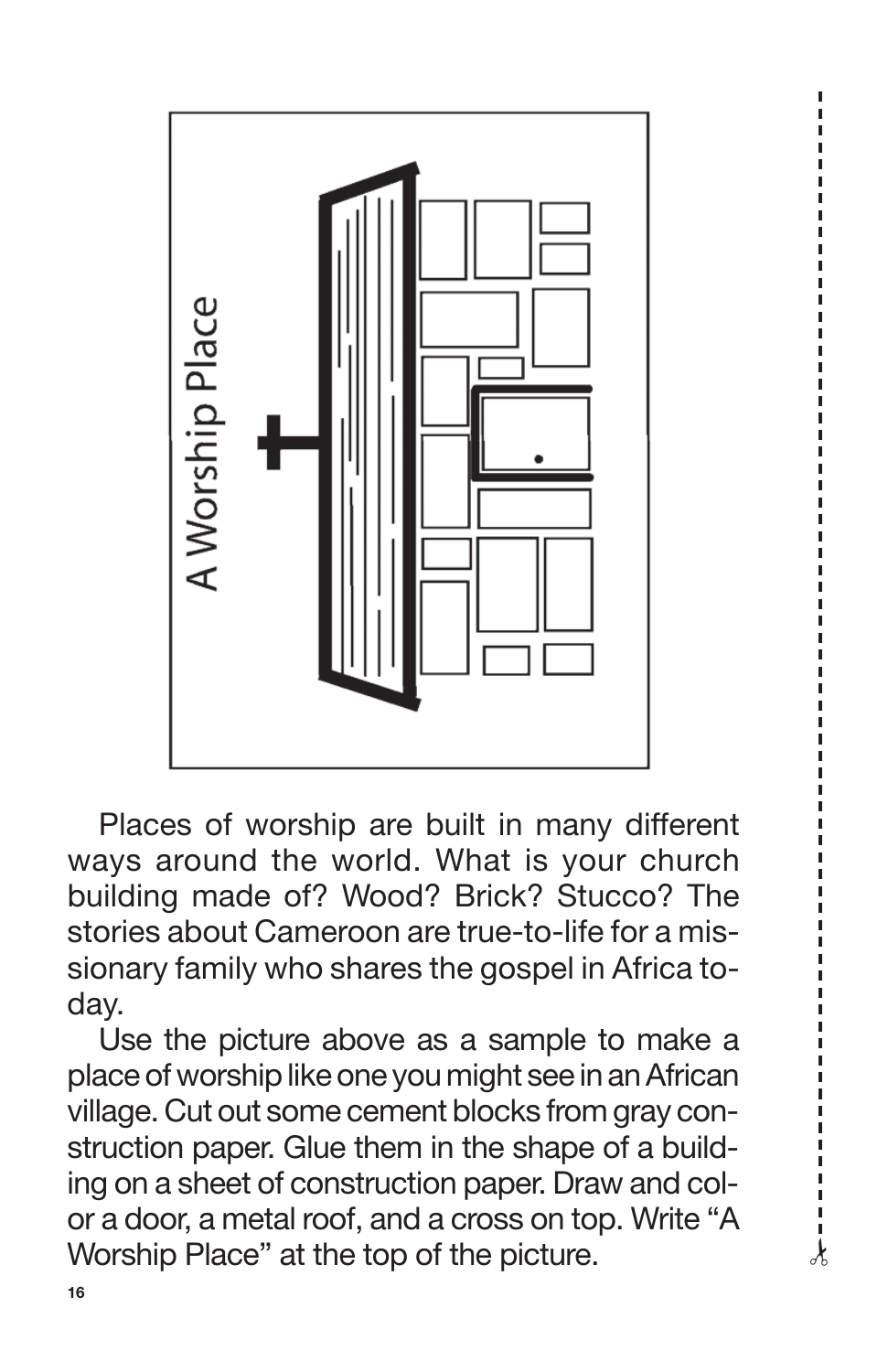#### **Questions About Food**

"I love pizza!" exclaimed Jerrod.

"I think you just like to eat," countered Jerrod's mother. "You boys are always hungry."

"I'm a growing boy, Mom!" replied Jerrod. "Do you remember the missionary who told about some native believers in the Philippine Islands who didn't have food to eat? How do people live if they don't eat?"

"Many people do not eat three meals a day," replied Mom. "Some people don't have even one meal guaranteed for each day; they are starving. Other people cannot eat because of sickness."

"Like when I have the flu?"

"Yes. Food just won't stay down, or a person might not be able to chew and swallow food."

"That is sad," said Jerrod.

"It is, but it's part of life in this sinful world," agreed Mom. "Did you know the Bible gives another reason for not eating—fasting and praying? Fasting means choosing not to eat for a period of time. A person might fast for a meal, for a day, or for several days or even weeks."

"Not eat?" Jerrod asked in surprise. "I would die!"

"The Bible tells of a time when the people of Israel fasted and prayed," said Mom. "Something was more important than food (see Ezra 8:21-23, 31-32). Instead of eating, they spent time praying earnestly to God for His help and protection."

"Maybe someday I will need to do that, but tonight I'm eating pizza!"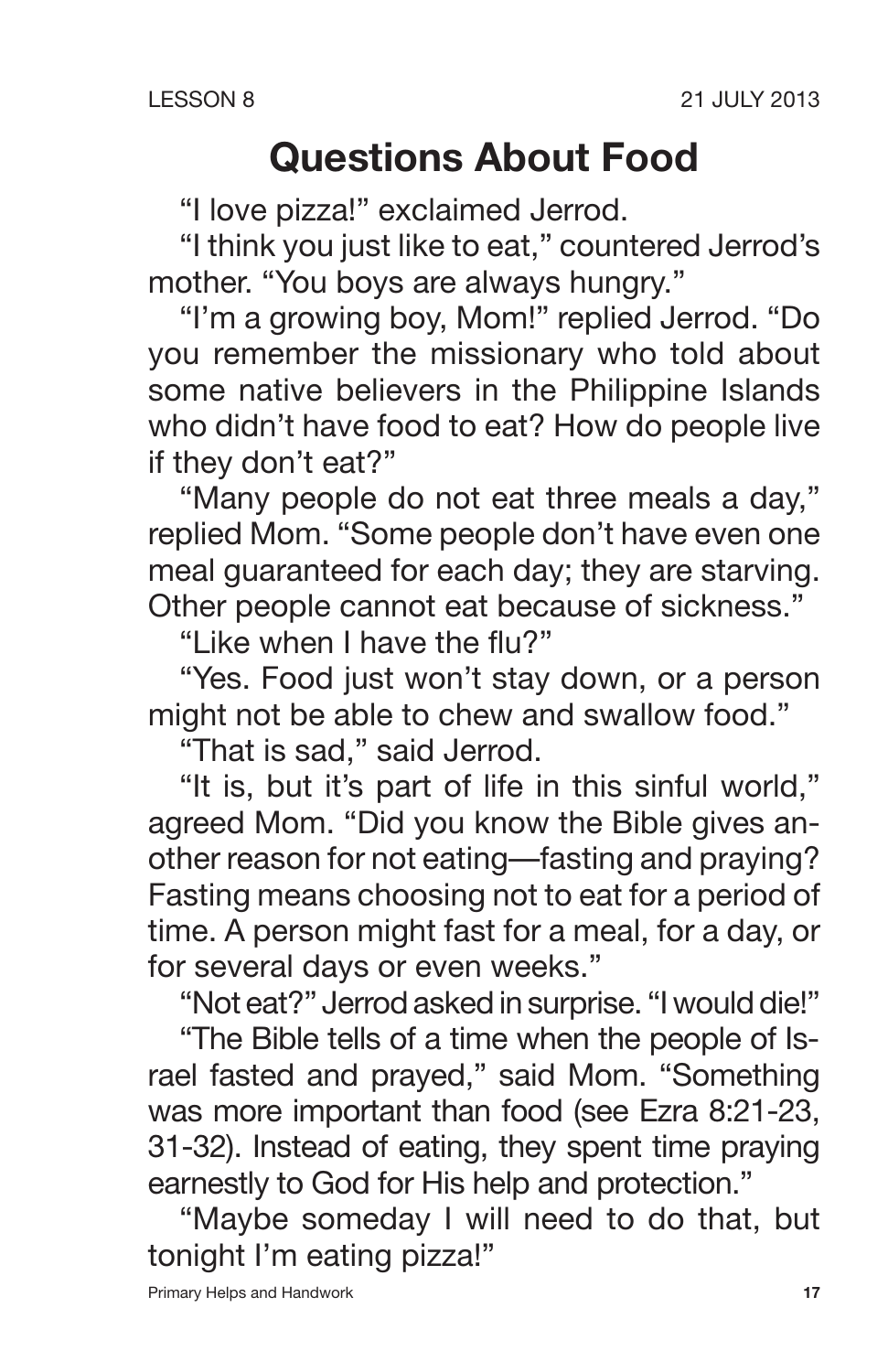

Make a pizza prayer chart to remind you to pray earnestly. With a red marker, color pizza sauce in the middle of a paper plate. Cut out the circle pattern above. Trace some circles on brown construction paper and cut out; glue these pepperoni slices on your pizza. What else do you like on your pizza? Cut it out of colored paper. Cut narrow strips of cheese from yellow paper; glue these on your pizza. Draw lines to divide your pizza into slices. On the crust edges, write prayer requests. Do not eat your pizza! Use it as a prayer reminder daily.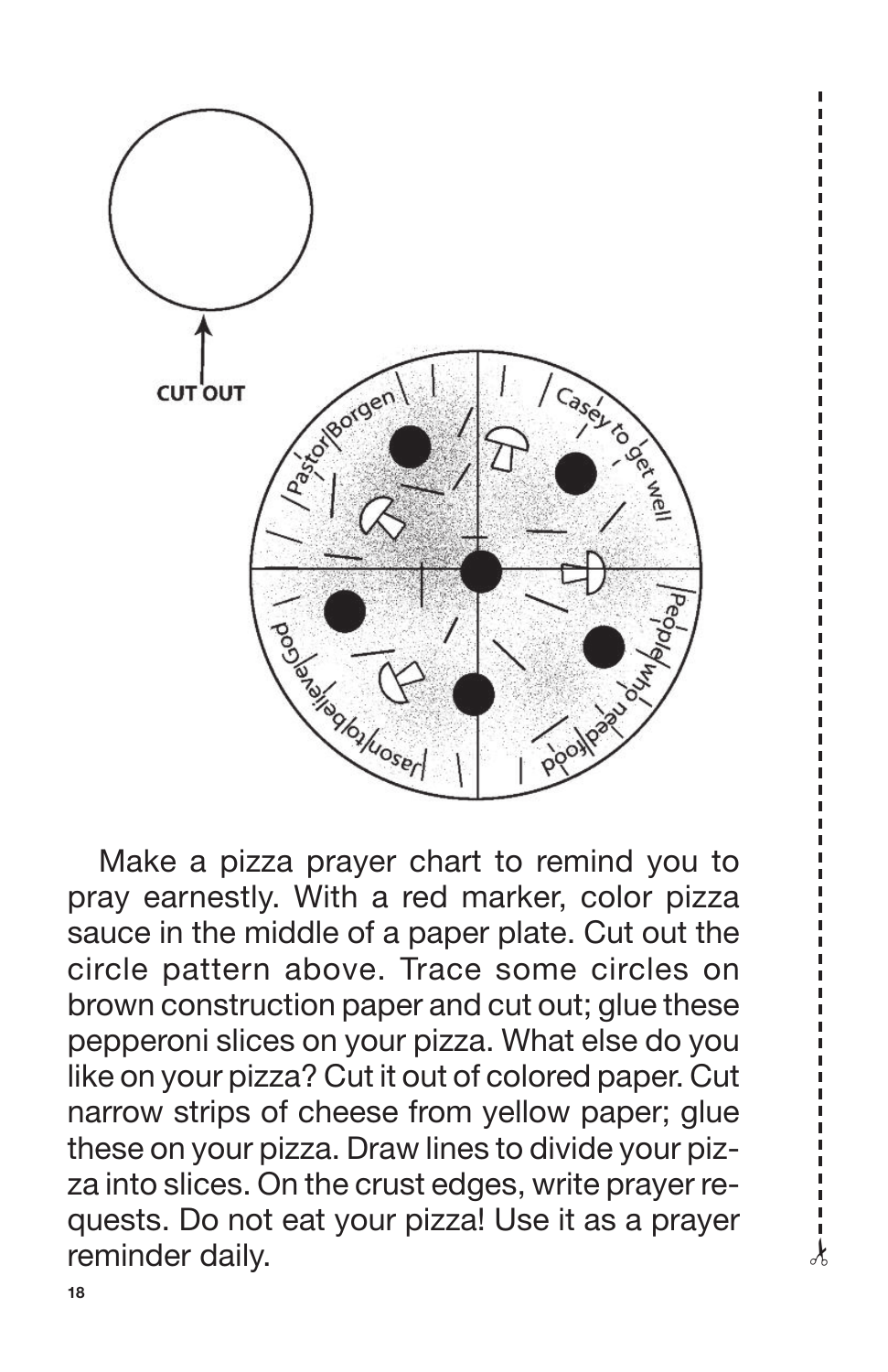#### **Sunday Clothes**

"There!" Javid's mother exclaimed as she shut the closet door. "Your Sunday clothes are laid out here on the chair. Get dressed quickly Sunday. Grandma will have to leave for church earlier than usual, since she's not familiar with our town."

"I'll help her find the church, Mom, while you and Dad are gone. I know the way!" Javid assured his mother. He looked at the clothes.

"A new tie!" he exclaimed.

"When I bought Dad a new tie this week," Mom said, "I saw this one in the boys' section. Do you like it?"

"Well, I'm glad I don't have to wear a shirt and tie every day," answered Javid, "but I do like to dress up on Sundays."

"That's why we call these 'Sunday clothes,'" Mom replied. "They are set apart. They're different from your playclothes."

"In Sunday school we talked about things that were set apart, or holy. Are my clothes holy?" asked Javid.

"In Bible times people brought gifts of silver and gold for the tabernacle and temple. These gifts were given to God. They were set apart, or holy—not to be used for any other purpose," Mom explained (see Ezra 8:24-30). "I would not say your clothes are holy, but they are set apart for wearing only on special occasions."

"Well, maybe they're not holy clothes, but at least they're not holey!" Javid said with a laugh.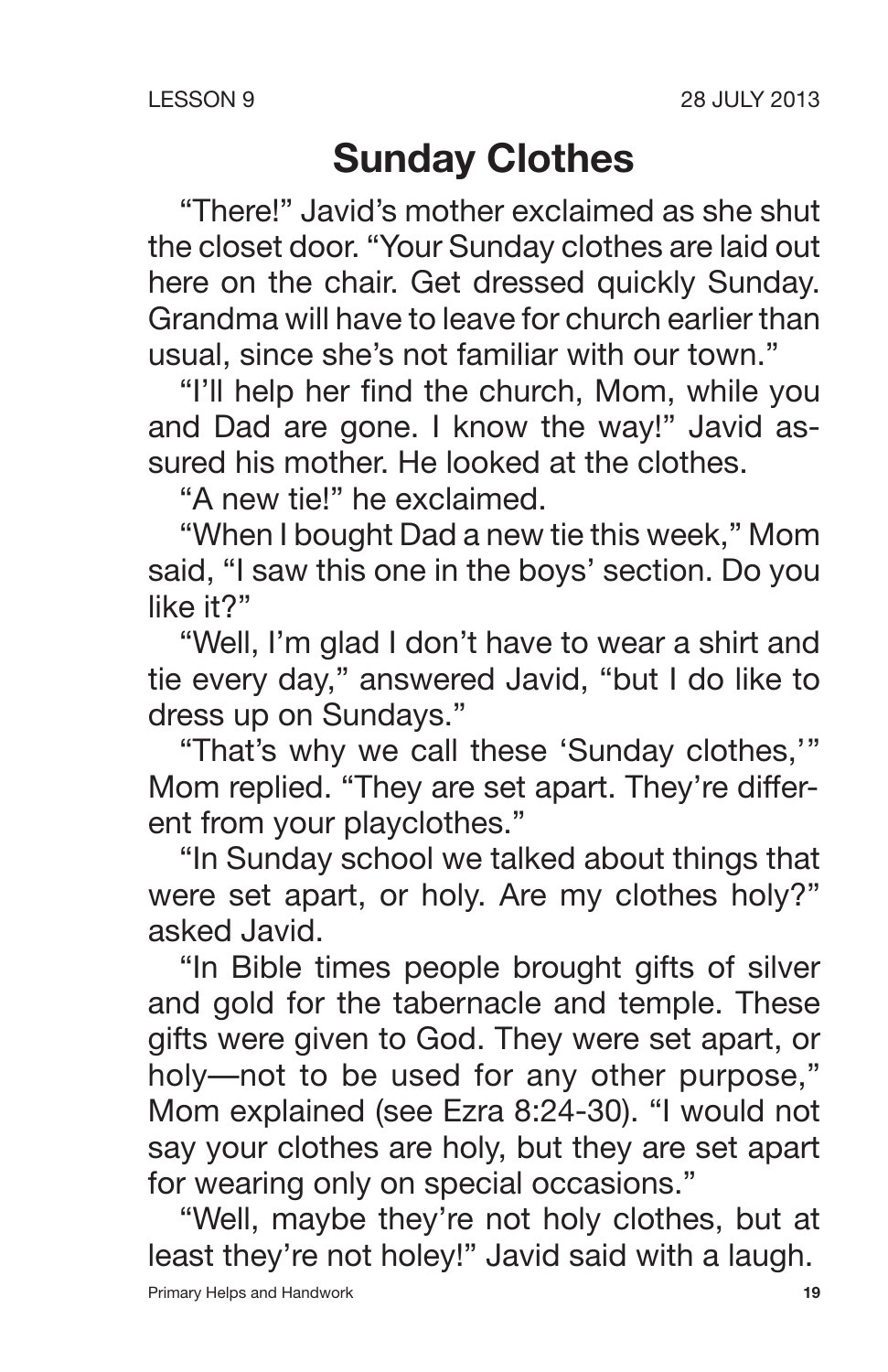

Do you think Javid's joke was funny? He was glad that he had special clothes without holes to wear on Sunday.

What do you think Javid's new tie looked like? On a piece of construction paper, mark dots as shown above. If you put the dots far apart, your tie will be long. If you put them close together, the tie will be short. Connect the dots to form a tie. Color it in an interesting pattern. Cut out your tie. Write "Ye are holy unto the Lord" on the other side.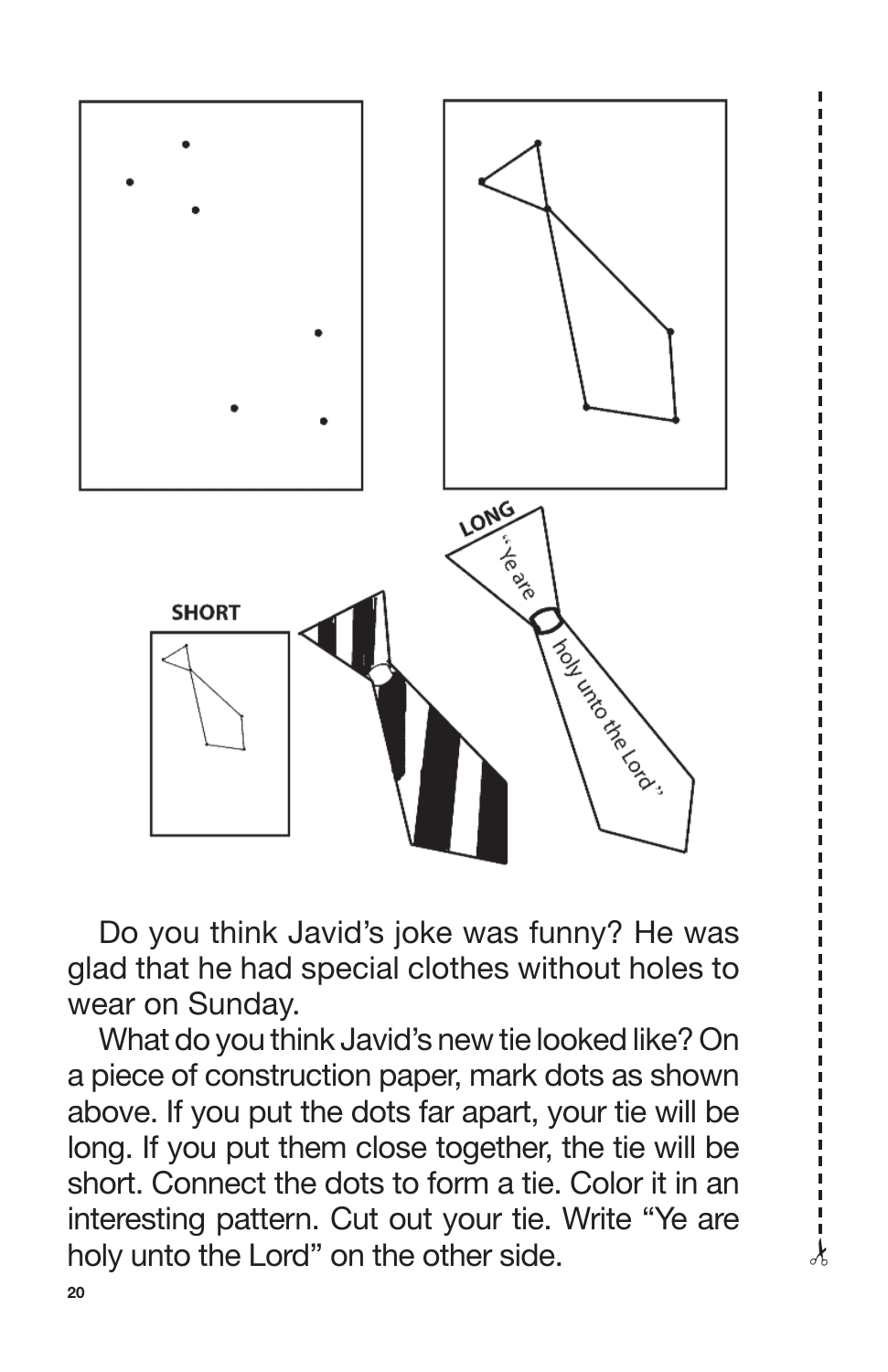#### **The Tent**

"Did you watch the movie last night? It was great! That guy was so scary. And all that blood! Wow!"

"I don't watch those kinds of movies, Matt. Our family loves God," said Andrew.

"How do you have any fun?"

"Ask your parents if you can come spend the night with Micah and me Friday. You'll see!" said Andrew.

After jumping on the trampoline Friday night, the boys helped make homemade pizzas. But the fun was just beginning.

"Guess what! Mom said we can make a tent and sleep in it!" announced Andrew. "That's not all—we can build our tent on top of the trampoline! We can sleep outside!"

Three excited boys set to work looking for ways to make a tent. First they pushed the trampoline under the clothesline. Then they put a couple of tall stools on either side. Blankets were draped over the clothesline and the stools. Carefully the boys crawled in and out of the tent, placing sleeping bags, pillows, flashlights, and water bottles inside.

"Here is some popcorn for a snack," said Andrew's mother.

"This is great fun, Andrew!" exclaimed Matt. "I like our tent."

"Reading the Bible, we can see that people have been eating and sleeping in tents for many, many years," said Micah (see Nehemiah 8:13-18).

"This is my first time!" said Matt.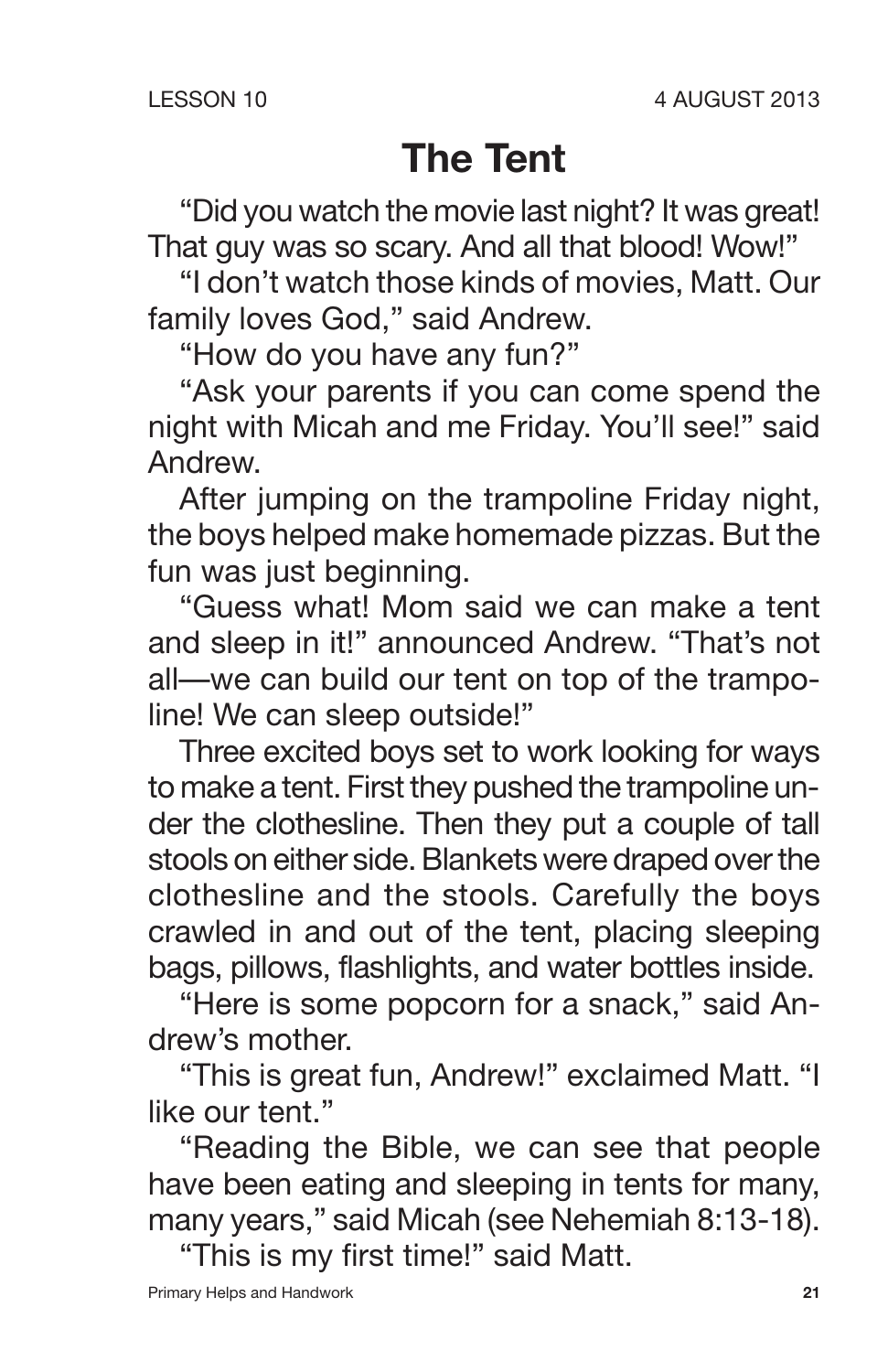

God told the people of Israel to make booths out of tree branches once each year at a festival. The purpose was to remember how God had taken care of the Israelites before He gave them land and houses in which to live. Fold a sheet of construction paper in half. Stand it up like a tent, as shown in the picture. Glue small twigs, branches, and leaves on the outside. Cut out and glue the verse above on your tent. If you wish, find or draw some little people to sit inside your tent.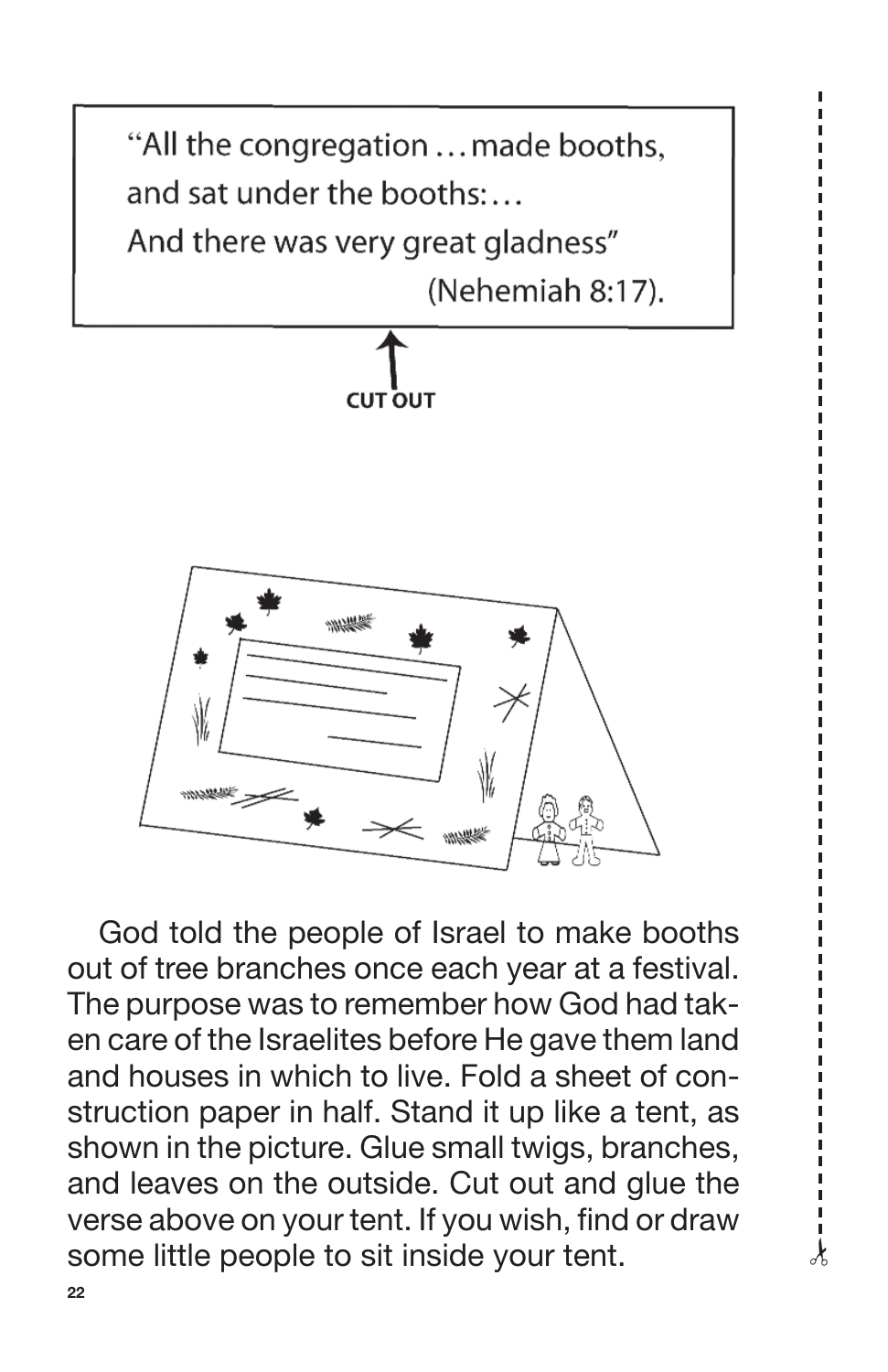#### **Time to Confess**

When Mr. Barton finished reading, he closed his Bible and asked, "What did the Israelites do when they heard about their sin?" (see Nehemiah 9:2, 6-7, 9-10, 30-36).

The children were unusually quiet. Finally, Josh said, "They confessed their sin."

"Alex, what does it mean to confess sin?" asked Dad.

"You say what you did wrong," Alex replied quietly.

Dad looked searchingly at both of his quiet sons. "Yes, to confess is to tell what you did wrong. You tell God that you know you have sinned and ask His forgiveness. You boys seem to be very quiet tonight. Is something troubling you?"

Josh looked at Alex. Alex glanced up at Josh. Finally, Josh spoke.

"I sinned, Dad, and this Bible lesson really hits home. You told me not to go to the pond without your permission, but I did it anyway this afternoon. I'm sorry, Dad."

"Same here, Dad," Alex said tearfully. "I went too. Tim showed us how to make little boats. When we finished, we just wanted to see how well they would float. I know we didn't obey you. I'm sorry, Dad."

"Your disobedience makes me very sad, boys. But I'm glad that you confessed your sin together, and I forgive you," Mr. Barton told them.

"I'm glad for the Bible lesson," said Josh. "I can be happy again!"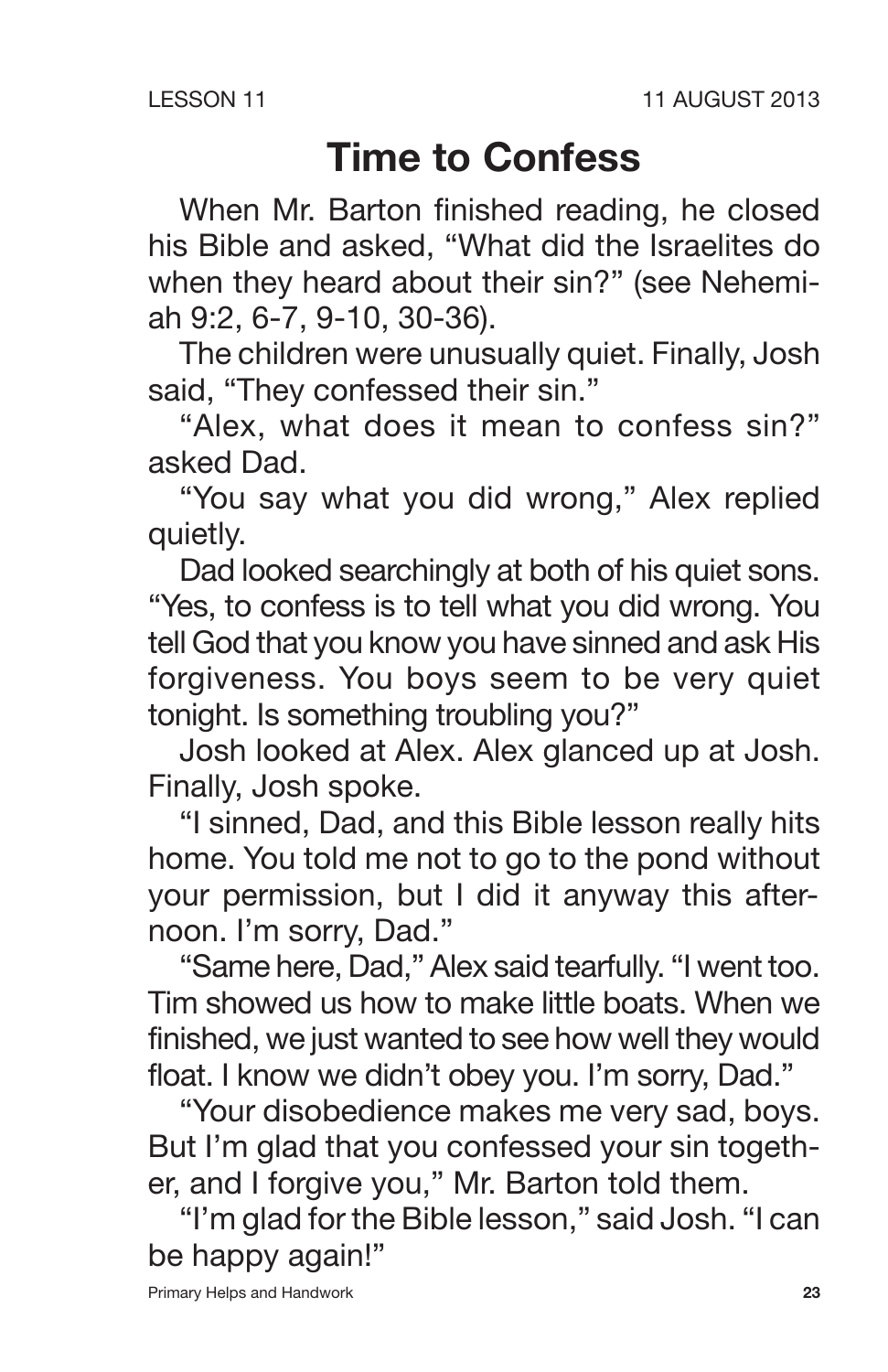

Making the boats was fun for Josh and Alex. Disobeying their father made them sad.

Make a simple boat to remind you that you need to confess any sin you might commit. Cut one nest section from an egg carton. Curl one end of a chenille wire in a circle that will fit inside the boat. Keep the other end straight to form the mast. Put a dab of glue in the bottom of your boat; place the curled wire inside. Cut out the sail above, decorate it with a simple drawing, and fold it in half. Put a little glue on the top edge of the wire. Wrap your sail around the wire. Glue the tips of the two halves together.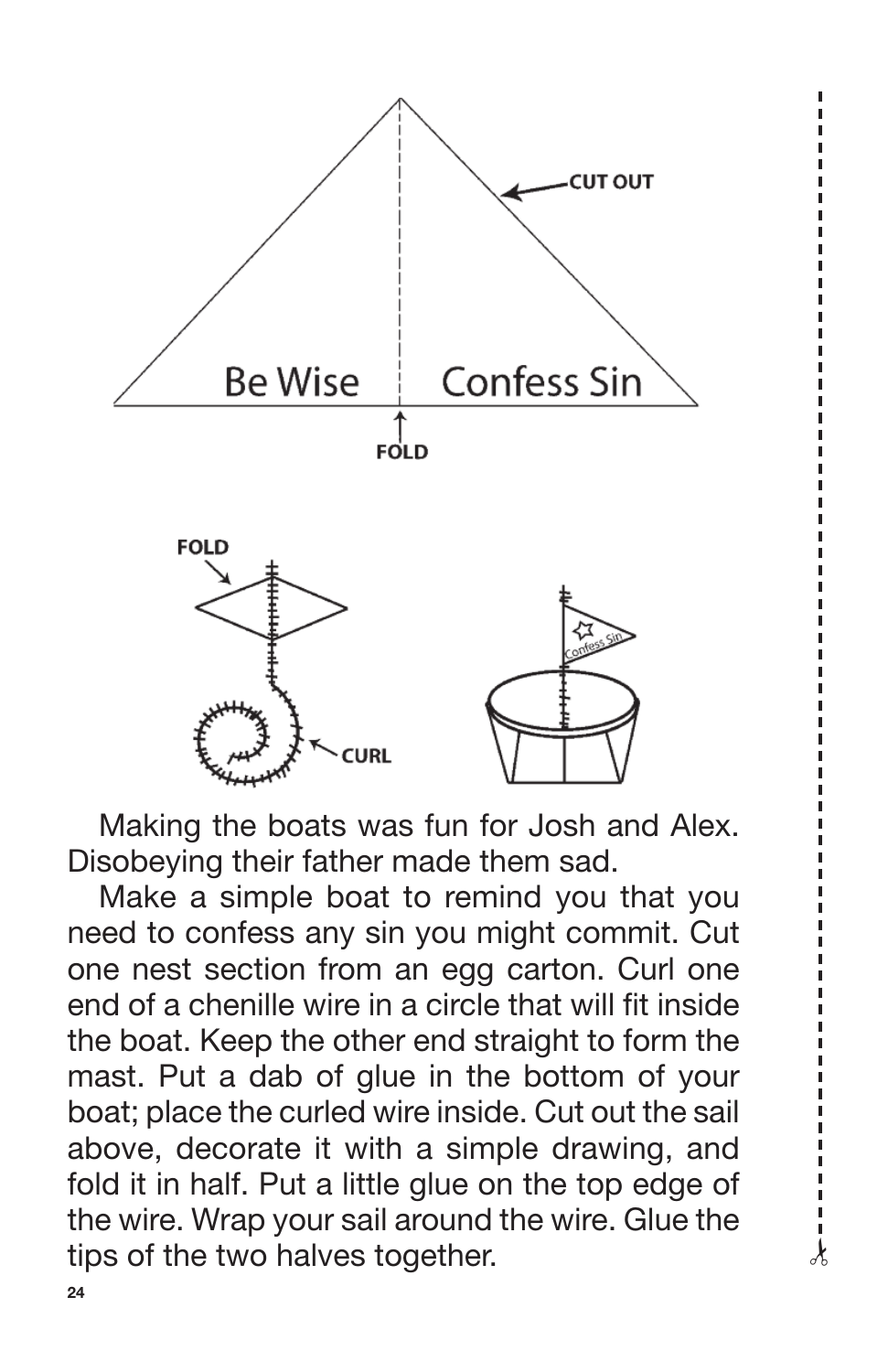#### **A Joyful Noise**

"Look, Mom, look!" exclaimed Beth and Brian. "Look what Gina showed us how to make!" Putting their special toys to their mouths, the children began singing loudly.

"You must have had a good time with Gina while I went shopping," Mom said when it was quiet again.

"These are megaphones!" said Gina. "It's fun to talk and sing through them."

"Megaphones make noisy children even noisier!" said Mom. "I think those are outside toys!"

Beth and Brian raced outside, eager to use their new toys.

"Gina, I'm glad you plan special activities for them when you watch the children," said Mrs. Boone.

"Actually, I wanted to see if Beth and Brian would like the megaphones," replied Gina. "I'm planning to have each of my Sunday school children make one. When we dedicate the new church building in two weeks, they can use their megaphones as they sing a song of praise at the dedication service."

"What a splendid idea!" responded Mrs. Boone. "We're so excited that the new building is finished. People have given a lot of money and worked hard to complete it. Now that the work is finished, we'll have a joyful time worshipping together in our new building!" (see Nehemiah 12:27-36, 38, 43).

"Part of the joy will be a loud noise!" Gina exclaimed with a smile.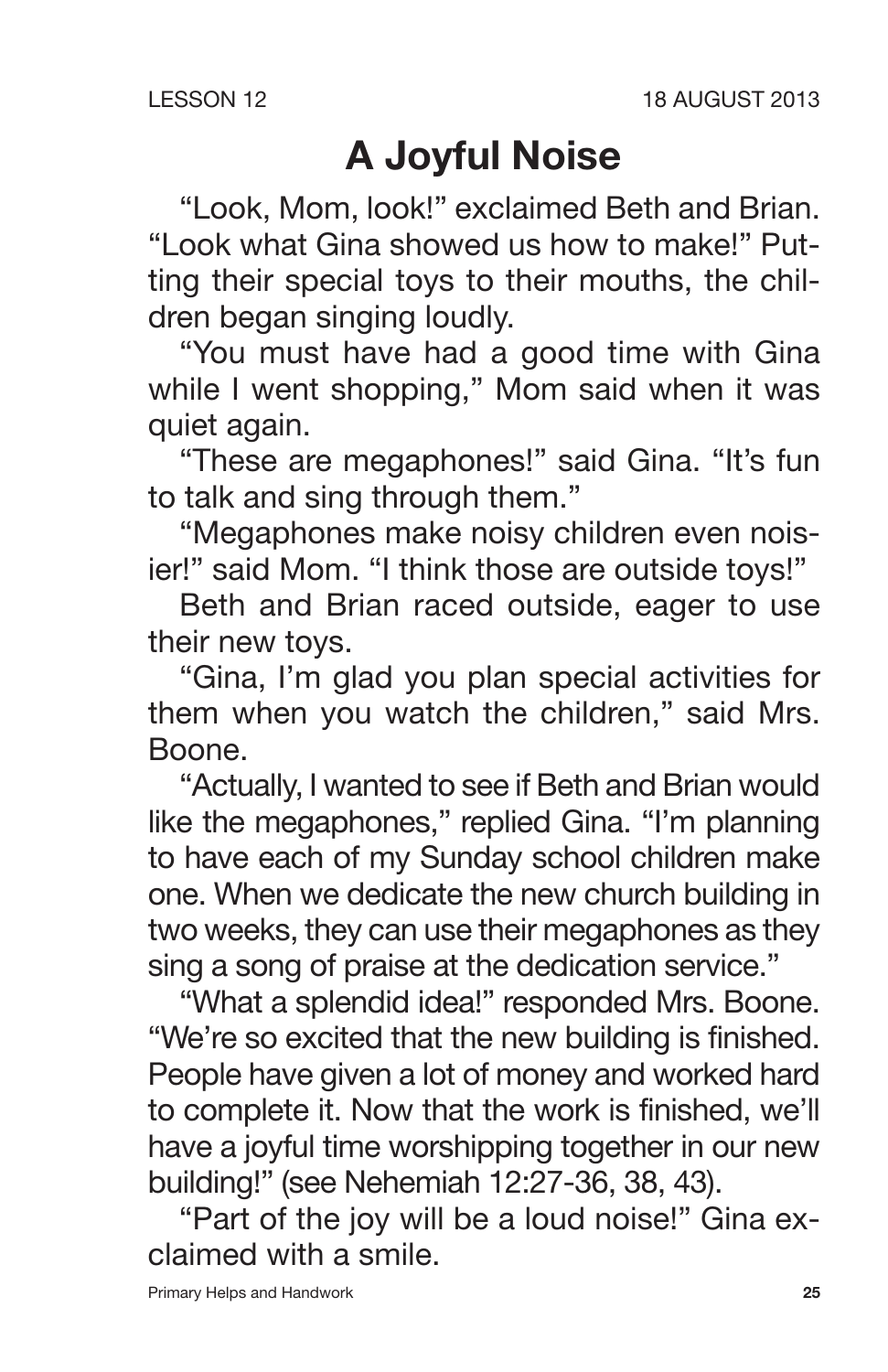

**26** To make a megaphone, cut a 9-inch square from colored construction paper. Then cut a 1 by-9-inch strip from the remaining paper. Draw a rounded line across one corner of the square, as shown above. Cut on that line. Decorate your paper with designs, stickers, glitter, or buttons. Make a cone shape by bringing the sides of the paper together and taping the edges. Cut off the tip of the cone so that you can talk through it. Make a handle for your megaphone by folding each end of the paper strip. Tape these flaps to the bottom of your megaphone. Use your megaphone to sing a joyful song of praise to the Lord.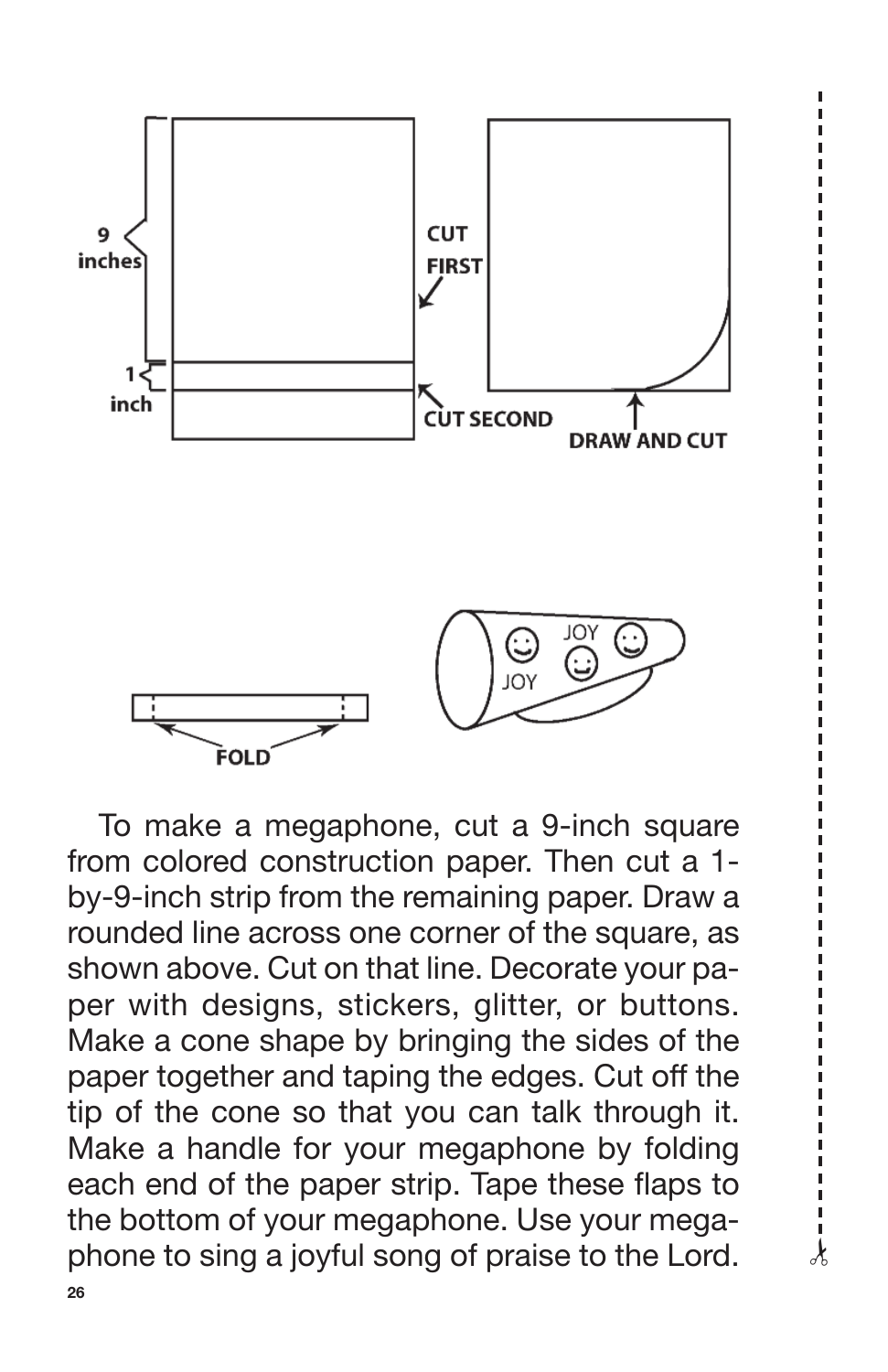#### **Honoring God on His Day**

Many years ago, a man named Eric Liddell was one of the fastest runners in the world. He was not only a fast runner, but he was also a dedicated believer in Jesus Christ.

Eric's parents were missionaries in China. They taught their children and the Chinese people to believe God's Word and to honor its teachings.

One important way to honor God is to keep the Lord's Day holy. God commanded the Israelites to rest and worship Him one day each week. When they disobeyed, God punished their sin (see Nehemiah 13:15-22).

Eric was such a fast runner that he was chosen to participate in the Olympic games one year.

"The race will take place on Sunday," the officials told Eric.

"Sunday is the Lord's Day," he replied. "I will not run on Sunday."

"But you have worked hard to run your race," said the people. "It won't hurt for you to run this one time. You are most likely to win!"

"God is most important in my life," replied Eric. "I love to run, and I want to win the Olympic race very much, but I will put God first."

Sunday is not a day to do whatever you want. It is a special day set aside to meet with God's people, to worship Him, and to rest.

Eric did not race on Sunday, but he won the Olympic race he ran on Monday! He kept the Lord's Day holy.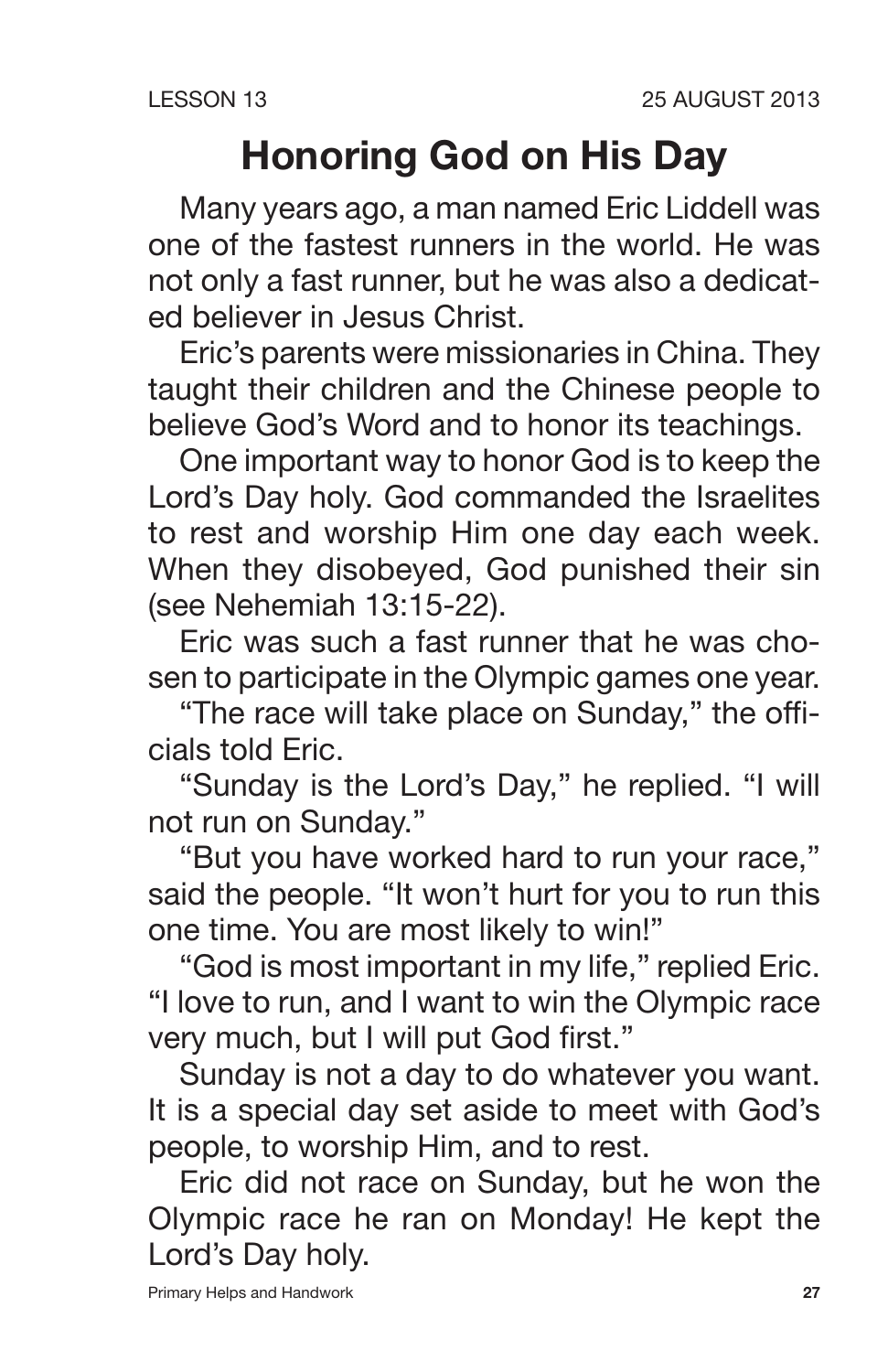

Eric Liddell chose to keep the Lord's Day holy. He loved to run, but he loved God more. Use two chenille wires to form a runner. Follow the diagram above. Make a loop in one wire (a). Put the second wire through the loop (b). Twist the second wire to make the body and legs (c). Bend the figure into a running position (d). Draw a face and hair on the circle above. Cut it out. Glue the face on the head loop of your wire runner.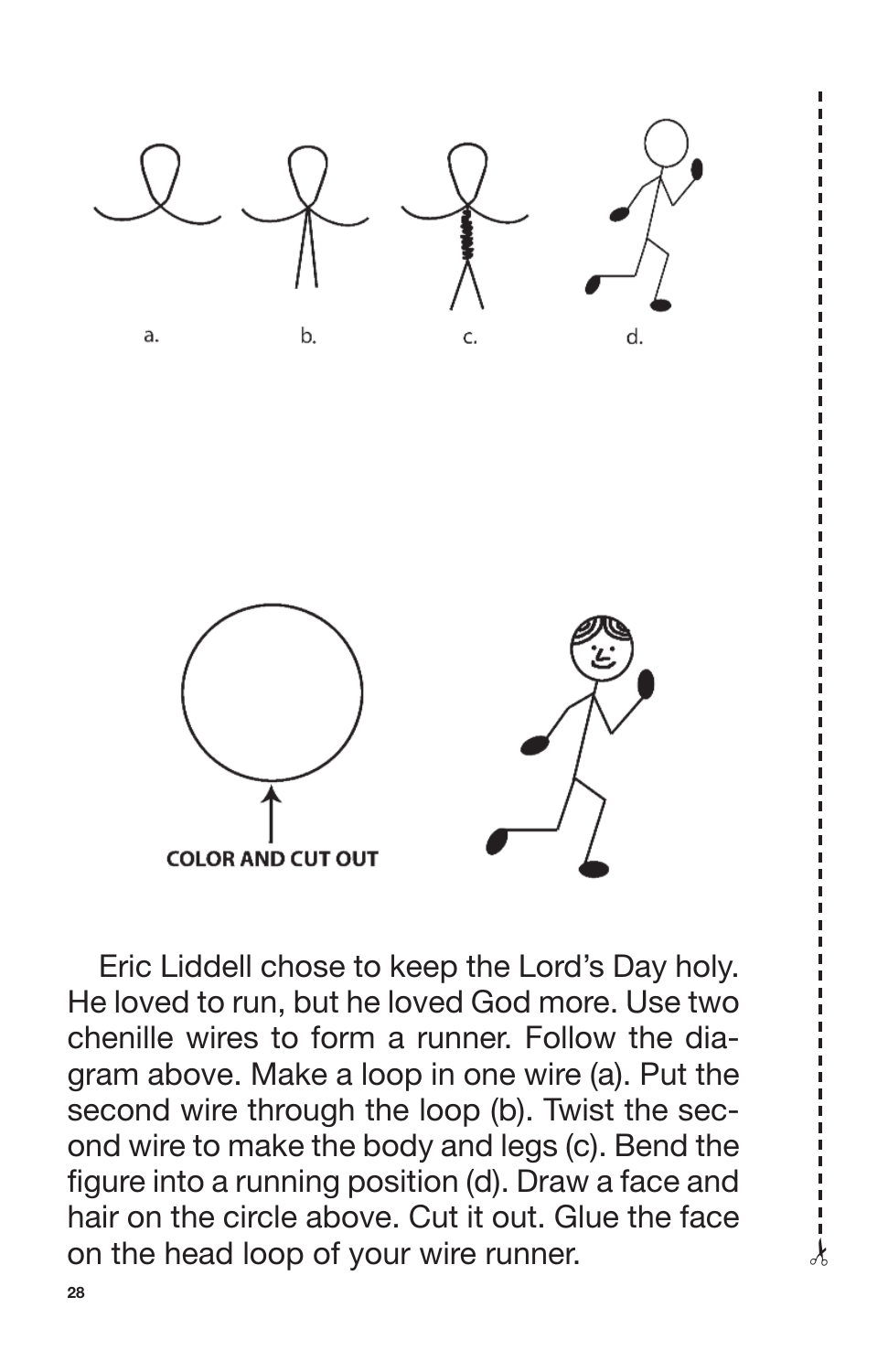## **What Is Worship?**

"I have a new joke for you, Dad!"

Ryan's father groaned teasingly. "What's your new joke, Ryan?"

"A Sunday school teacher asked her students, 'Why do you have to be quiet in church?'" Ryan said with a big smile. "One little boy answered, 'Because so many people are sleeping!'" Ryan giggled.

"That's pretty funny," agreed Dad. "Sad to say, some people do sleep during the service. They should be worshipping God."

"What if they're tired?" Ryan asked.

"If someone is often sleepy during the service," answered Dad, "he should go to bed earlier on Saturday night. Putting God first is the most important way to worship Him."

"Is that why we go to bed early?"

"That's one reason!" replied Dad. "What are some other ways to truly worship God, Ryan?"

Ryan thought quietly. "I give an offering from the money Mom pays me for helping her."

"Yes, giving what we have is another part of worship. Giving our time to fix hymnbooks or to pull weeds in the churchyard or to take meals to sick people is part of worshipping God too."

"I like to sing songs about Jesus," said Ryan. "Is that worship?"

"Absolutely!" replied Dad. "God loves to hear us praise Him, and He loves to hear us pray. I'm glad there are many ways to worship God."

"But not by sleeping in church!" Ryan exclaimed with another smile.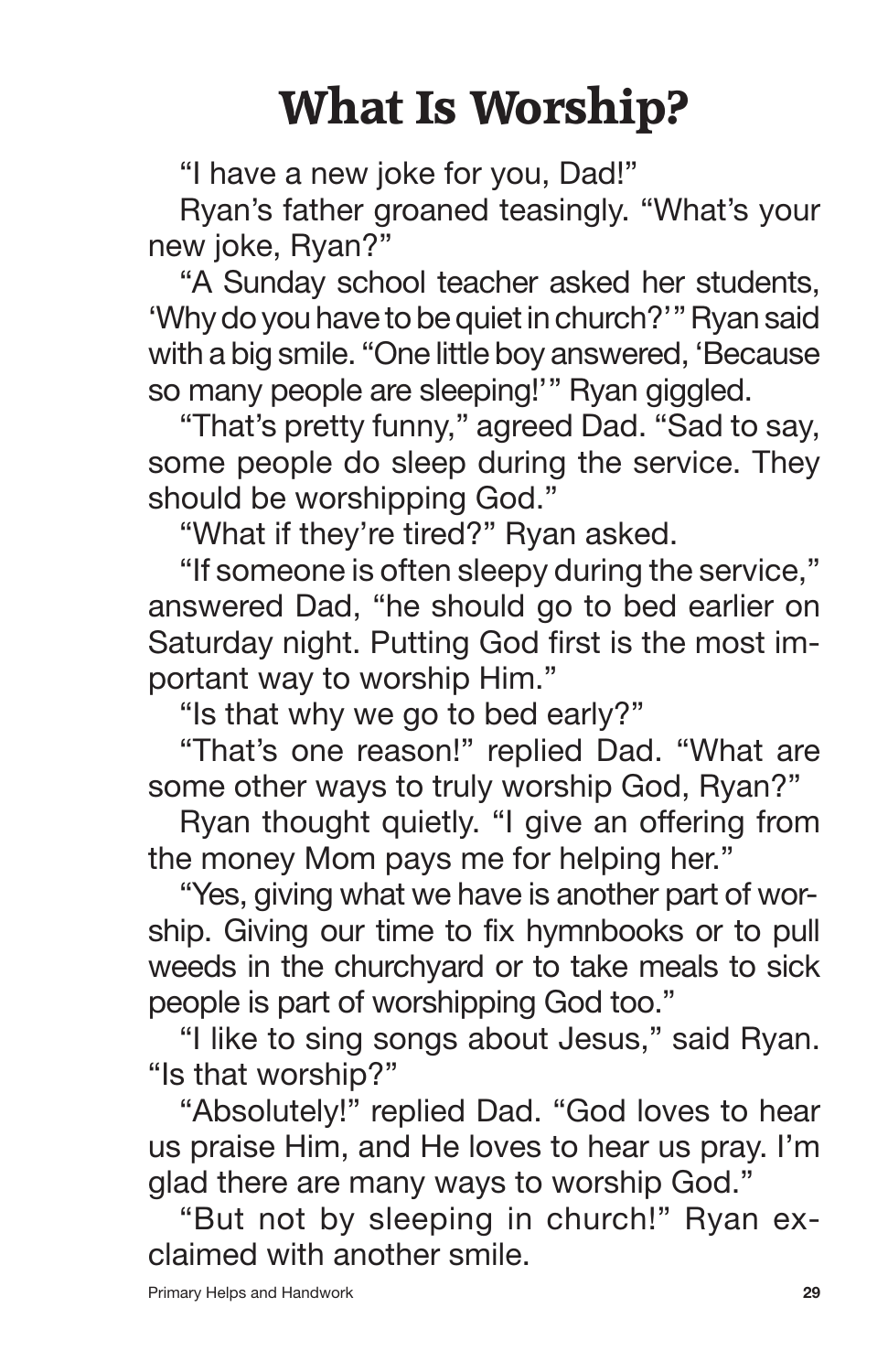# **Things of Eternal Value**

"Only one life, 'twill soon be past. Only what's done for Christ will last," Jasmine's mother read from the family album picture. "That was Grandpa's favorite saying."

"What does it mean, Mom?"

"You are only eight years old, Jasmine. You probably have many years of life ahead to do things."

"I like to do things, lots of things! My violin and piano are two of my favorite things. I really love to read. Books tell me so much! My favorite class is math, but learning Spanish is fun too. I like my cat and goldfish, and sports, and—"

"Hold on!" Mom exclaimed with a chuckle. "You are one busy eight-year-old girl, and you didn't even mention liking to cook with me."

"I haven't finished," Jasmine replied as she continued her list. "Cooking together is fun, especially the tasting part. I like weaving and learning to knit too. Don't forget art, Mom. I like to draw and color, and I love to take photos."

"Grandpa liked to do lots of things too, Jasmine. He often told stories about when he was a boy on the farm. He loved animals, especially his horse. In one of my favorite stories, he protected his father's cows from a pack of wolves."

"I wish I could hear Grandpa tell that story to me," said Jasmine.

"I do too, but Grandpa's life on earth ended three years ago—which is the important part about his favorite saying.

"Grandpa lived one life—that is all any person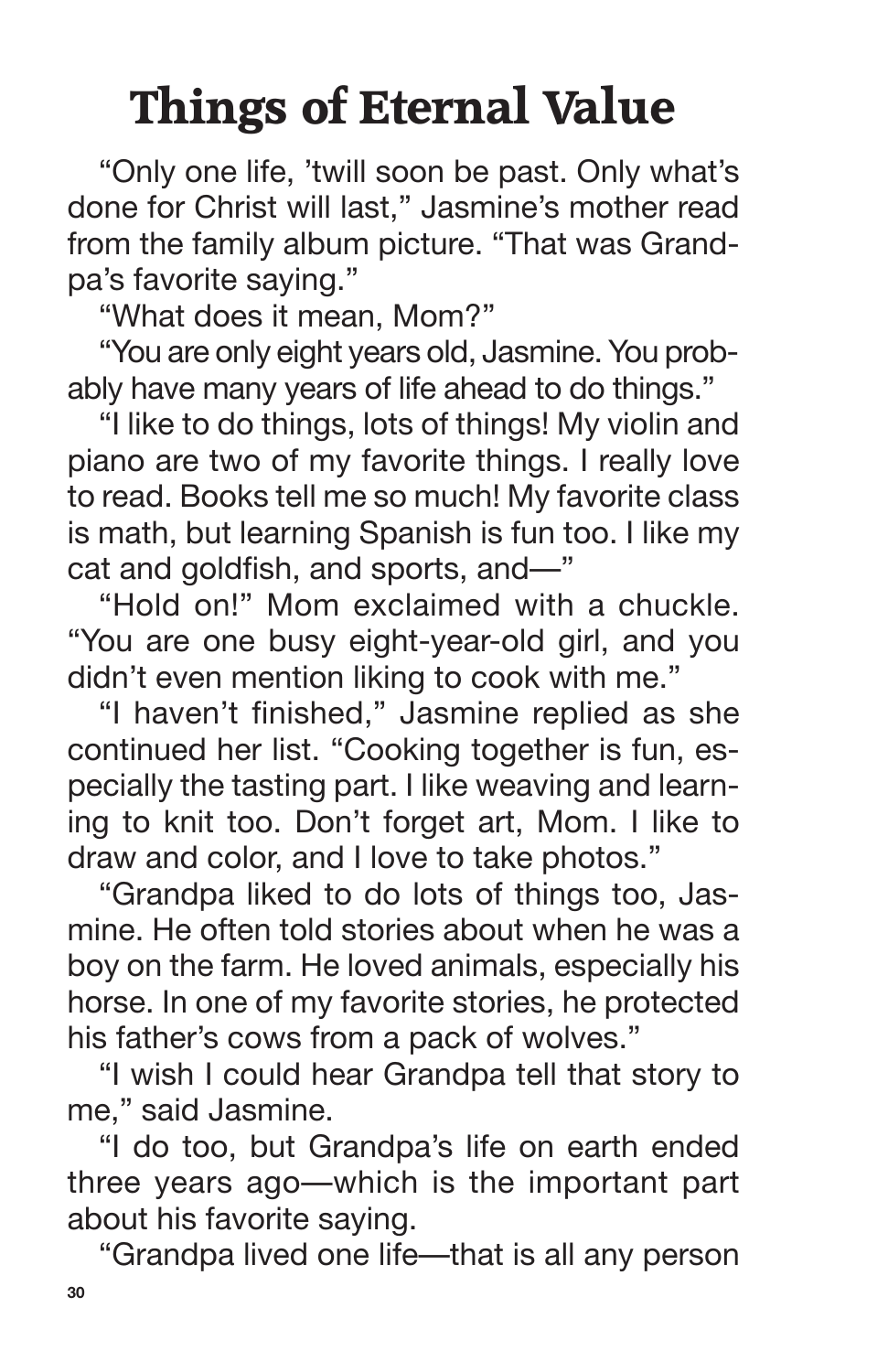

will live. Only things we do to love, worship, and serve God will last. Everything else will be gone. Grandpa lived that. After he trusted Christ as his Saviour when he was a young man, Grandpa served God with his whole heart. He preached the Bible, led many people to trust Jesus as Saviour, memorized Bible verses, taught his family to love Jesus, and prayed faithfully. Grandpa worshipped and obeyed God for seventy-one more years."

"Whew, Mom! Grandpa's list is as long as mine!" exclaimed Jasmine. "Can I do things that will last?"

"In I Corinthians 10:31 we read that we should do everything to the glory of God. Praising God with your music is one way to worship and glorify Him. Reading and math skills prepare you to serve the Lord. Someday you will be able to tell Spanish-speaking people about Jesus. If you love and obey God all your life, these things will have eternal value."

"And I can taste the cookies I bring to shutins!" Jasmine said with a smile.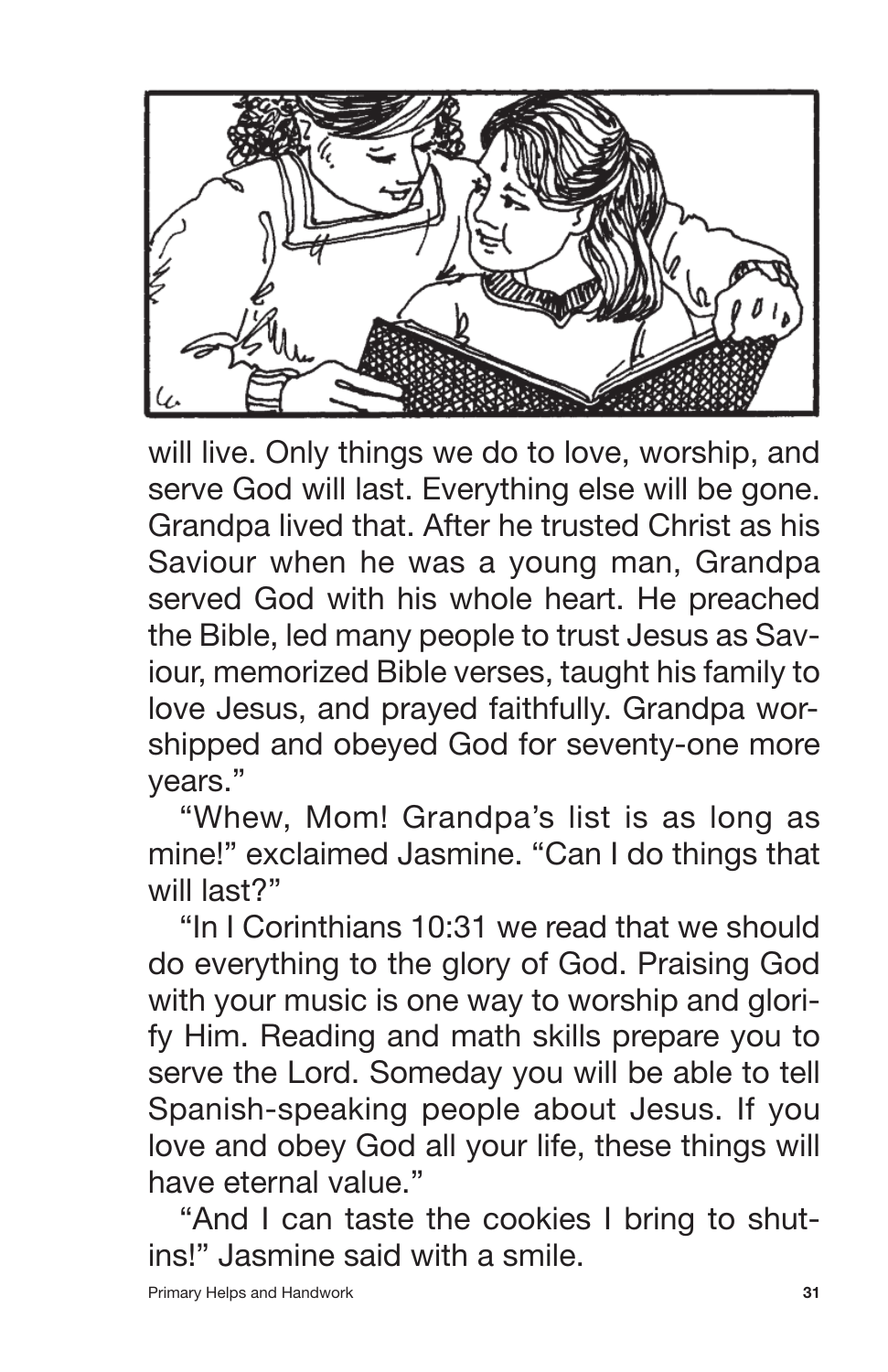# TEACHER'S SUPPLY LIST

Collect supplies early. Make a sample craft before each lesson.

- $\Box$  scissors, glue
- $\Box$  heavy paper
- $\Box$  markers, crayons, stickers, pencils, tape
- cardboard tubes
- $\Box$  waxed paper
- T rubber bands
- $\Box$  card stock
- $\Box$  construction paper (including gray, brown, and yellow)
- $\Box$  white paper
- $\Box$  hole punch
- $\Box$  string or ribbon
- $\Box$  paper plates
- $\Box$  small twigs, branches, leaves
- $\top$  chenille wire
- $\Box$  egg cartons
- $\Box$  glitter, buttons